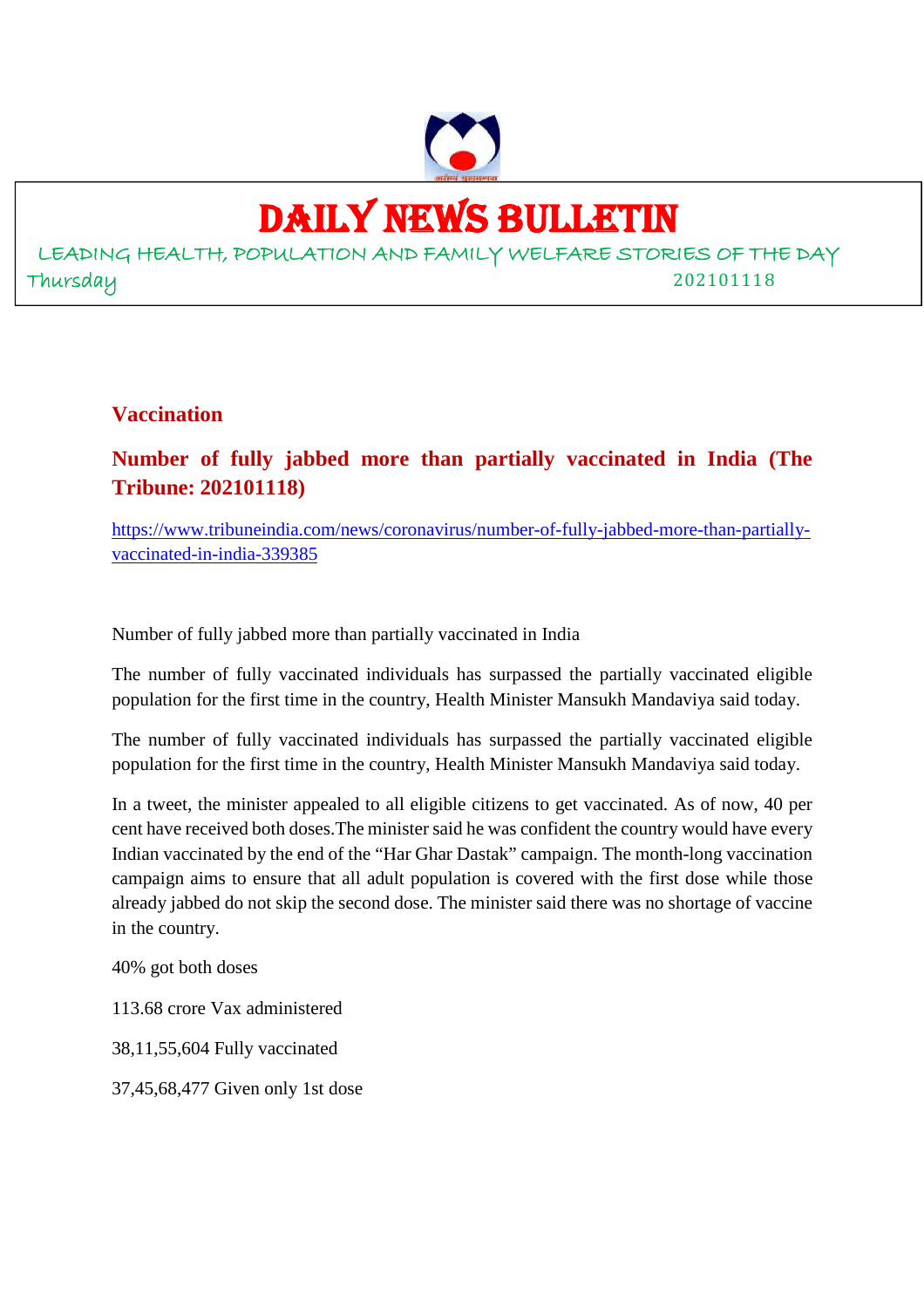#### **Novavax**

# **Novavax asks EU drug regulator to approve its vax (The Tribune: 202101118)**

https://www.tribuneindia.com/news/world/novavax-asks-eu-drug-regulator-to-approve-itsvax-339745

Novavax asks EU drug regulator to approve its vax

EU's drug regulator said it received an application from Novavax to authorise the American biotechnology company's Covid vaccine, a request that could significantly boost the continent's vaccine supplies if it's granted.

In a statement on Wednesday, the European Medicines Agency said it had begun evaluating data submitted by Novavax. — AP

#### **Pollution**

### **Air quality in Delhi in 'very poor' category (The Tribune: 202101118)**

https://www.tribuneindia.com/news/nation/air-quality-in-delhi-in-very-poor-category-339761

Authorities says no major improvement is likely till Sunday

Air quality in Delhi in 'very poor' category

Photo for representation purposes. Tribune

The air quality in the national capital remained in the 'very poor' category with the air quality index (AQI) clocking the value of 344 at 8 am on Thursday, the Central Pollution Control Board (CPCB) data showed.

Though it remained in the 'very poor' category, the AQI improved marginally at 344 on Thursday from its previous day's index value of 375.

Authorities, however, said no major improvement is likely till Sunday.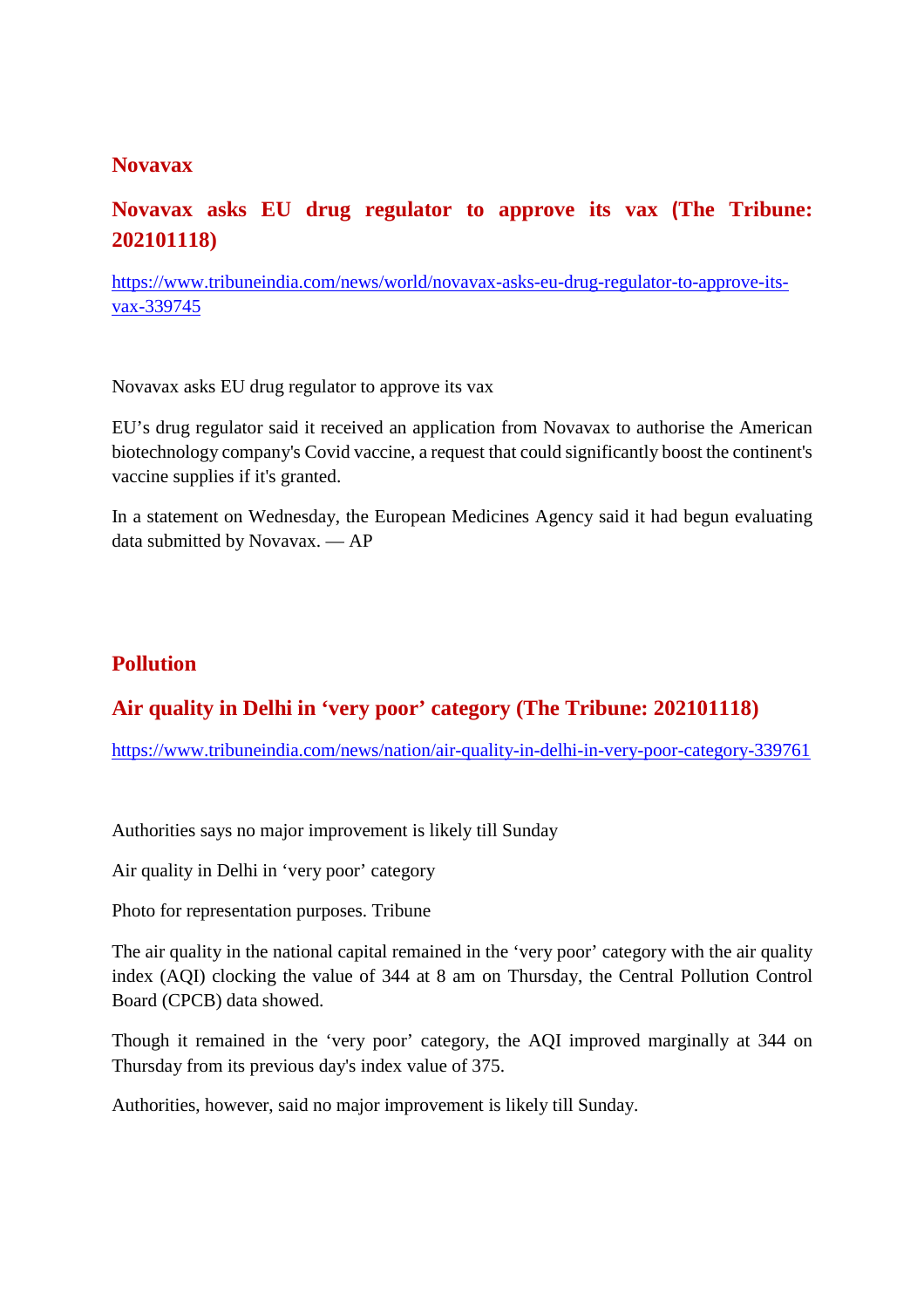According to the CPCB's Sameer App, Faridabad (354), Ghaziabad (364), Greater Noida (324), Gurugram (325) and Noida (333) also recorded their air quality in the 'very poor' category at 8 am on Thursday.

An AQI between zero and 50 is considered good, 51 and 100 satisfactory, 101 and 200 moderate, 201 and 300 poor, 301 and 400 very poor, and 401 and 500 severe.

The minimum temperature of the national capital was recorded at 10.5 degrees Celsius, two notches below the season's average, India Meteorological Department (IMD) said.

On Wednesday, the city recorded season's lowest minimum temperature so far at 9.6 degrees Celsius, three notches below normal.

The weather office predicted partly cloudy and hazy sky in the day.

The maximum temperature of the day is likely to hover around 27 degrees Celsius, weather office said.

IMD officials said that the relative humidity was recorded at 82 per cent at 5.30 am.

On Wednesday, the maximum temperature settled at 27.4 degrees Celsius. PTI

#### **Delhi Pollution (The Asian Age: 202101118)**

http://onlineepaper.asianage.com/articledetailpage.aspx?id=15973442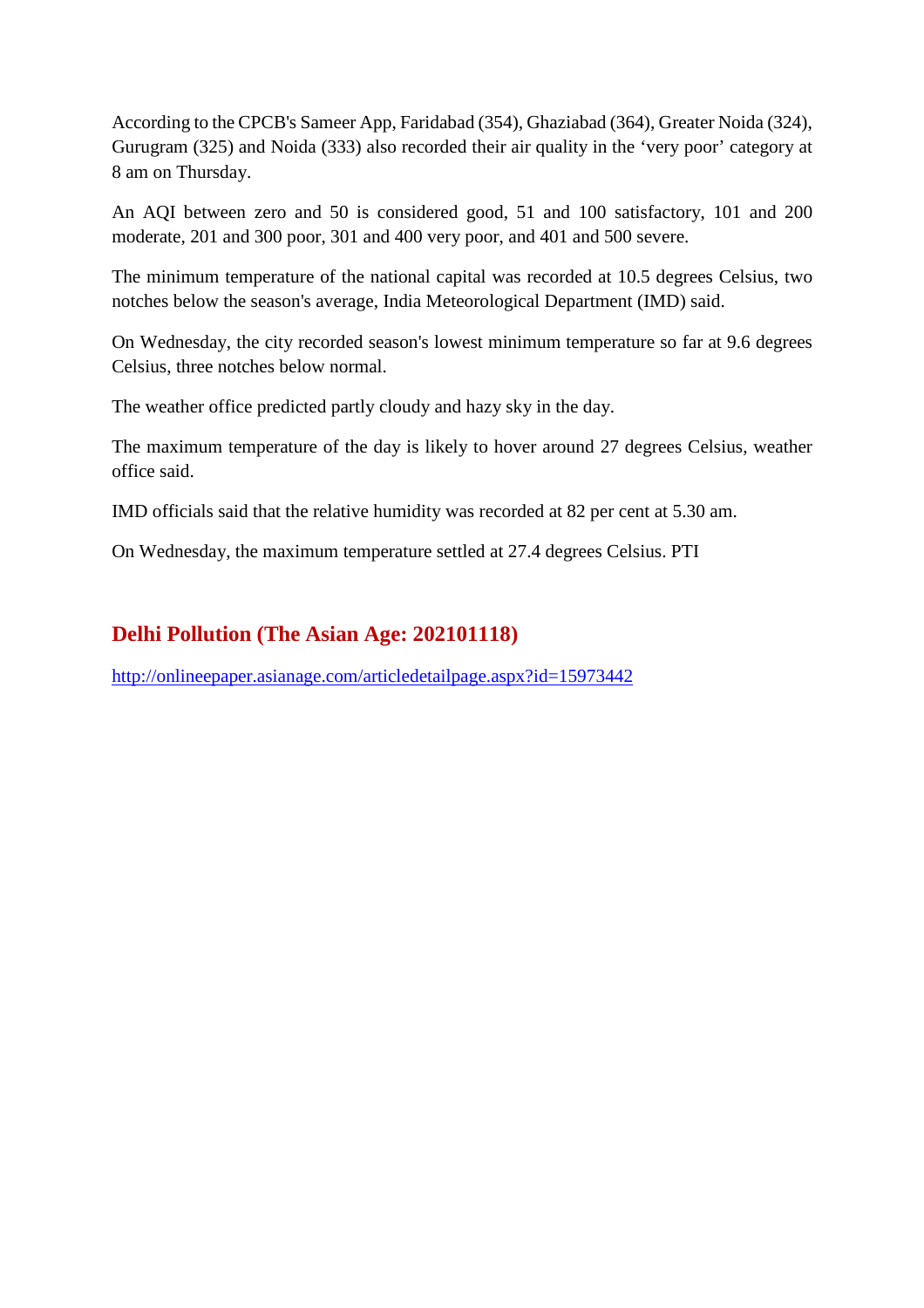# Air quality improves marginally, AAP govt issues 10 directions **Delhi pollution: Schools,** colleges to remain shut

AGE CORRESPONDENT<br>NEW DELHI, NOV. 17

In a joint effort, after a<br>high level meeting with all concerned departments<br>and authorities in view of high pollution levels in<br>Delhi, the Kejriwal government on Wednesday<br>decided to take 10 essential decisions to further curb pollution levels in the city including, one thousand<br>private CNG buses to be hired to encourage public transport.

The government has also decided to shut schools,<br>colleges and other educational institutions till further orders and extended work-from-home for its<br>employees till Sunday. The its ban on construction and demolition activities till November 21, were put in place.

At a press conference after a high-level meet<br>with officials of the departments concerned, Environment Minister Gopal Rai said, "1,000 private CNG buses will be hired to strengthen the



Vehicles ply on a road amid smog in New Delhi on Wednesday.

public transport system.<br>The process will start on Thursday."

"Schools, colleges, libraries, training centres will remain shut till further orders. We have banned the entry of trucks carrying no<br>items," he said. non-essential

Rai said the Delhi Metro and the Delhi Transport Corporation have written the Delhi Disaster to Management Authority to allow people to travel in

metro trains and public vehicles standing.

 $-PTI$ 

The Transport Department has provided a list of diesel and petrol vehicles older than 10 years and 15 years, respectively, to the traffic police to stop them from plying on roads.

The traffic police have<br>been directed to create a special task force to monitor congestion. The drive to check pollution-undercontrol certificates will be

intensified, the minister said.

State governments in NCR have been directed to allow work from home for at least 50 per cent of their employees in offices in<br>NCR till Sunday and encourage private establishments to follow suit. Trucks carrying nonessential items have been banned from entering<br>Delhi till Sunday.

"All industries in NCR still using unapproved<br>fuels shall be closed by respective governments<br>with immediate effect...<br>NCR states and GNCTD shall enforce a strict ban on the use of diesel generator sets, except for emergency services," the panel said.

It directed the Delhi government to expeditiously procure and put on the road an adequate number of CNG buses at the earliest. The Delhi government had earlier ordered the closure of physical classes in schools, colleges and other<br>educational institutions for a week from Monday.

#### **Covid Rest citations (The Asian Age: 202101118)**

http://onlineepaper.asianage.com/articledetailpage.aspx?id=15972947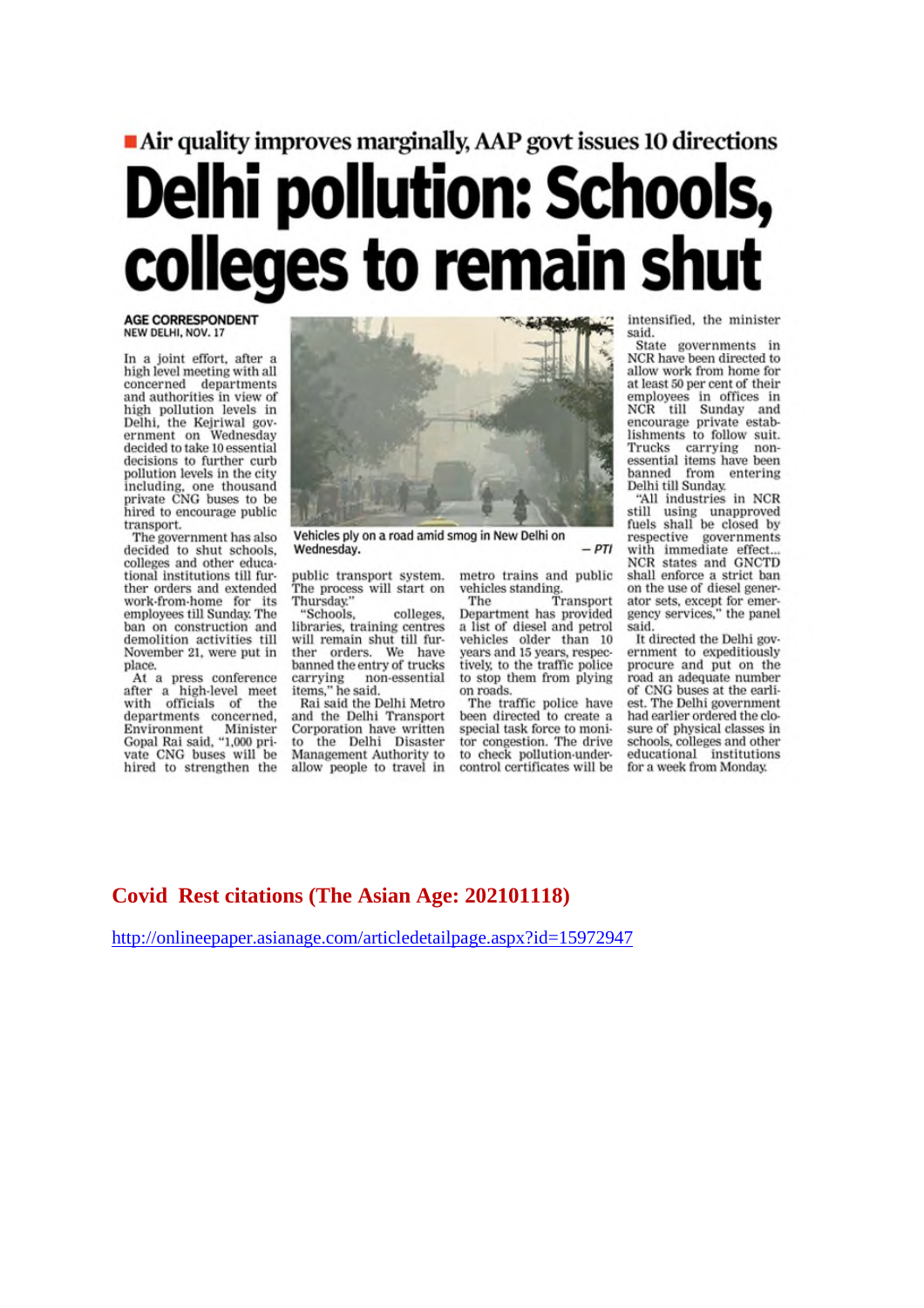# **MP lifts all Covid restrictions**

**RABINDRA NATH CHOUDHURY** BHOPAL, NOV. 17

The Madhya Pradesh government on Wednesday lifted all Covid-19 curbs in the wake of the 'state bringing the pandemic under control'

Chief minister Shivraj<br>Singh Chouhan took the decision after reviewing the pandemic situation in the state cabinet meeting held here. "Now that the<br>Covid-19 is in control in Madhya Pradesh, with a<br>total of 78 active cases, we have decided to remove all the restrictions imposed since the pandemic broke out in the state last year," Mr Chouhan said.

He said gatherings of all



A BMC health worker conducts thermal screening of outstation passengers for Covid-19 testing at Dadar railway station in Mumbai on Wednesday.  $-PTI$ 

activities, social, political, and religious, would be allowed with full capacity. All educational institu-

tions, coaching centres. and hostels would now

operate with 100 percent capacity.

**Businesses** and cinemas can now function with full capacity. Fairs, weddings, ceremonies and funerals

in different parts of the state can now be held without any restrictions.

All the sectors in the state are now opened with full capacity, he said.

He however said Covid-19 appropriate behaviour. such as wearing masks and maintaining social distance, has to be followed by all in gatherings and crowds.

Meanwhile, the state government on Wednesday launched a mega campaign for inoculation of the second dose<br>with a target to fully vaccinate all the eligible people in the state by end of December this year.

A total of 7,75,44,147 people have so far been vaccinated in the state.

#### **Covid impact**

**Covid impact: Financial stress pushed kids out of pvt schools (Hindustan Times: 202101118)**

https://epaper.hindustantimes.com/Home/ArticleView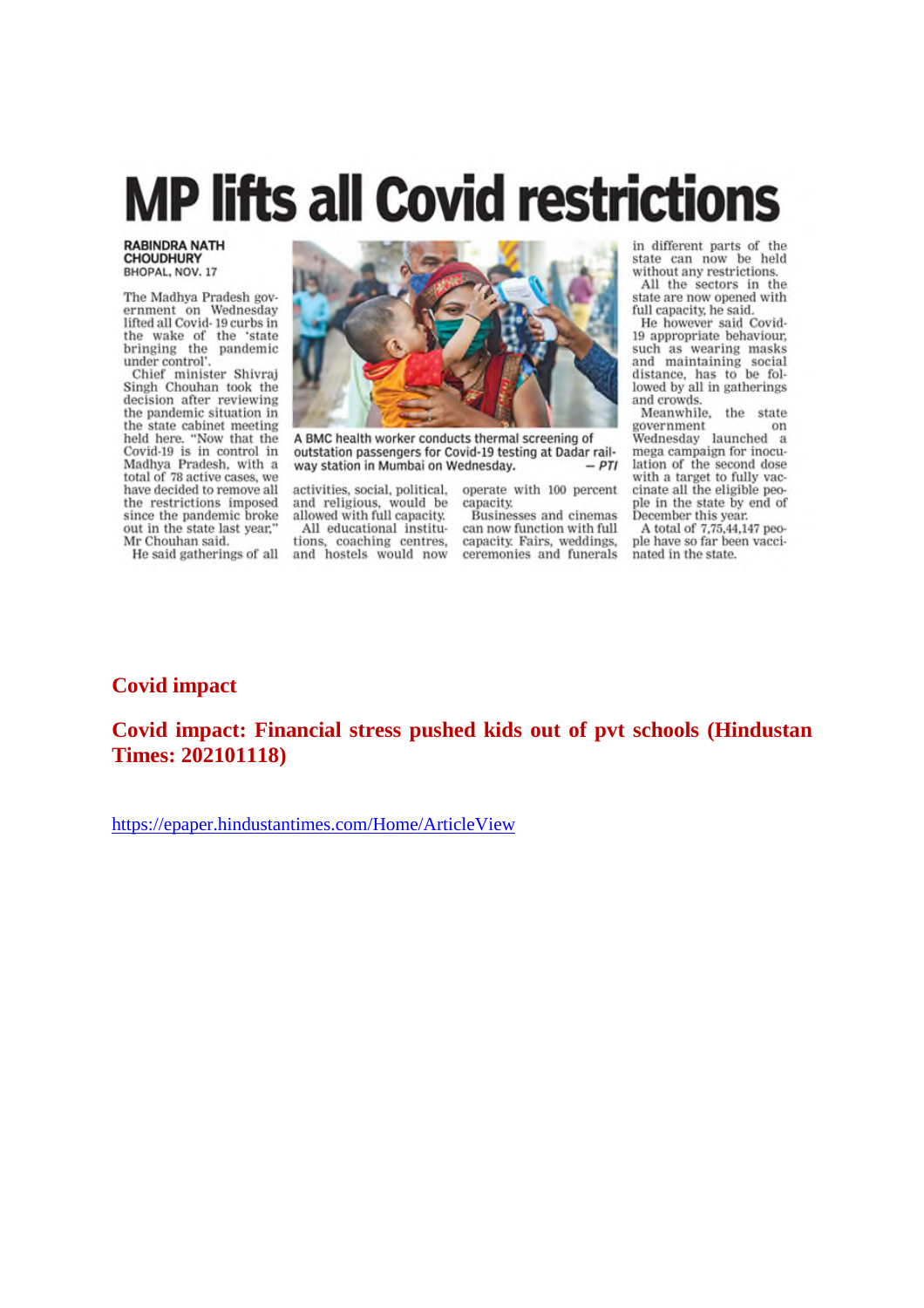

Thousands of children in rural India switched from private schools to government-run institutions during the Covid-19 pandemic largely due to economic distress and depressed incomes of parents in the past year, a flagship nationwide survey said on Wednesday.

The Annual Status of Education Report (Aser) for 2021 also found that more children were dependent on paid private tuition classes across the country -- a consequence of schools being shut for months due to the virus -- and access to smartphones for education remained difficult for children even in households with such digital devices.

"The major change in enrolment that is evident in Aser 2021 is a big jump in government school enrolment accompanied by a fall in private school enrolment. The increase in government school enrolment is across the board – all age-groups, grades and for both boys and girls," said the report.

The 16th edition of the report, issued by the non-profit organisation Pratham, was prepared on the basis of a household telephonic survey conducted in rural areas of 581 districts across 25 states and three Union territories between September and October this year.

The survey -- which covered 76,706 households, 75,234 children between 5 and 16, and teachers and staff from 7,300 government schools -- aimed to capture the transition in the education system at a time when schools are reopening in a staggered manner after almost 18 months due to the pandemic.

There was also some good news. The survey didn't report any sharp spike in out-of-school children numbers, which hovered between 4% in 2018, 5.5% in 2020 and 4.9% in 2021. To be sure, a survey based on mobile phones could have left out the poorest families or those tied to economic migration patterns.

The report found a steady decline in private school enrolment numbers, which shrank from 32. 5% in 2018 to 28.8% in 2020 and 24.4% this year. Correspondingly, public school enrolment numbers rose from 64.3% in 2018, 65.8% in 2020 and 70.3% this year.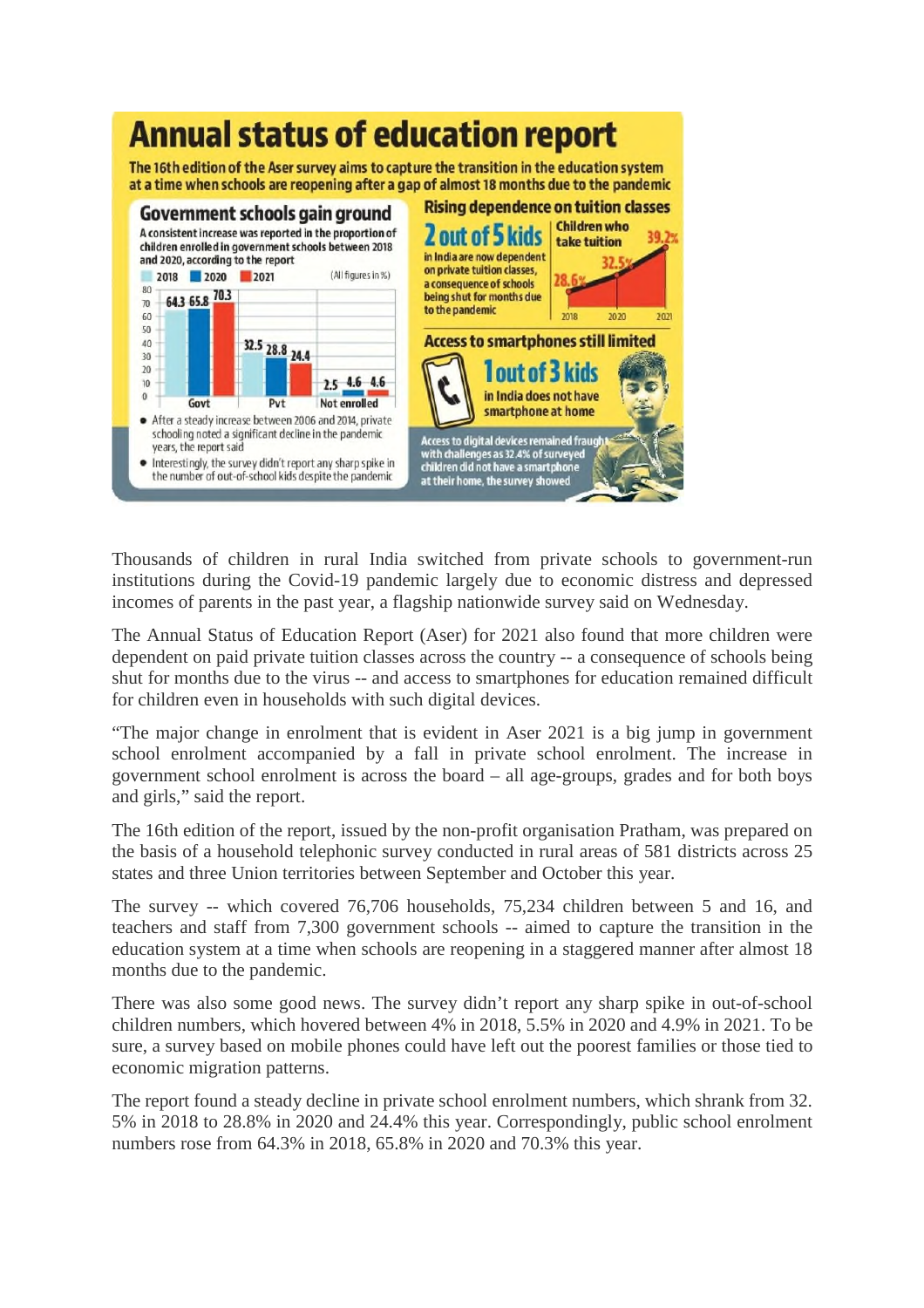"Incidence of private schooling in India has been rising over time. From 2006 to 2014 there was a steady increase. After plateauing around 30% for a few years, there has been a significant decline in the pandemic years," the report said.

Why did this happen? 62% of the teachers and staff surveyed attributed the shift to financial distress and about 50% ascribed it to free facilities in government schools. Around 40% said no studies were happening in private schools and 15% cited migration as the main reason for the switch to government institutions.

"The government-private split in enrolment in 2021 is close to the 2010 figures...Government school enrolment has been declining since 2006 till it stabilised at around 65% in 2018, jumping only in the last year to reach 70.3% in 2021," said the report.

The maximum increase in government school enrolment was seen in Uttar Pradesh and Kerala, by 13.2% and 11.9% respectively, between 2018 and 2021. Both states were among the worst hit during the pandemic.

The national increase in government school enrolment is driven by large northern states like UP, Rajasthan, Punjab and Haryana and southern states like Maharashtra, Tamil Nadu, Kerala and Andhra Pradesh. All of these states had high private school enrolment (in excess of 40%) to start with. If the shift away from private schools is due to financial distress, then it is not surprising that it will be most evident in states where private school enrolment was high to begin with," said the report.

Other than Telangana, more than 8% increase in government school enrolment was witnessed in all the southern states [during the same period], the report said. In Bihar, West Bengal and Jharkhand, there was only a slight increase in enrolment in government schools during that period.

The findings show government school enrolment went up across all age groups, but the maximum was reported among younger students. For classes 1 and 2, the enrolment of boys in government schools rose 10.9% while for girls, the rise was 7.4%.

"It has always been the case that more girls are enrolled in government schools as compared to boys. While this continues to be true in 2021, the proportion of boys enrolled in government schools has also increased from 63% in 2018 to 72% in 2021,narrowing the gender gap," the report said.

Changes in the pattern of enrolment will become clearer when schools completely reopen, the surveyors added.

"The enrolment in government schools over the last couple of years is reflective of the focus on education in the state. The steps taken by state government like easy enrolment of children of migrant workers who returned home during the first wave of pandemic, transfer of money in accounts of parents via Direct Benefit Transfer to purchase bags, shoes, sweater and uniform for children along with easy accessibility led to rise in enrolment," UP basic education minister Satish Chandra Dwivedi said.

Earlier, several states, including Haryana and Delhi, announced that their schools witnessed an influx from private schools. For instance, according to the Delhi government, 270,000 students from private schools moved to their schools this year.

The survey flagged two other major findings.

One, there was a 10 percentage point increase in the proportion of school children taking paid tuition classes since 2018. "At an all-India level, in 2018, less than 30 per cent children took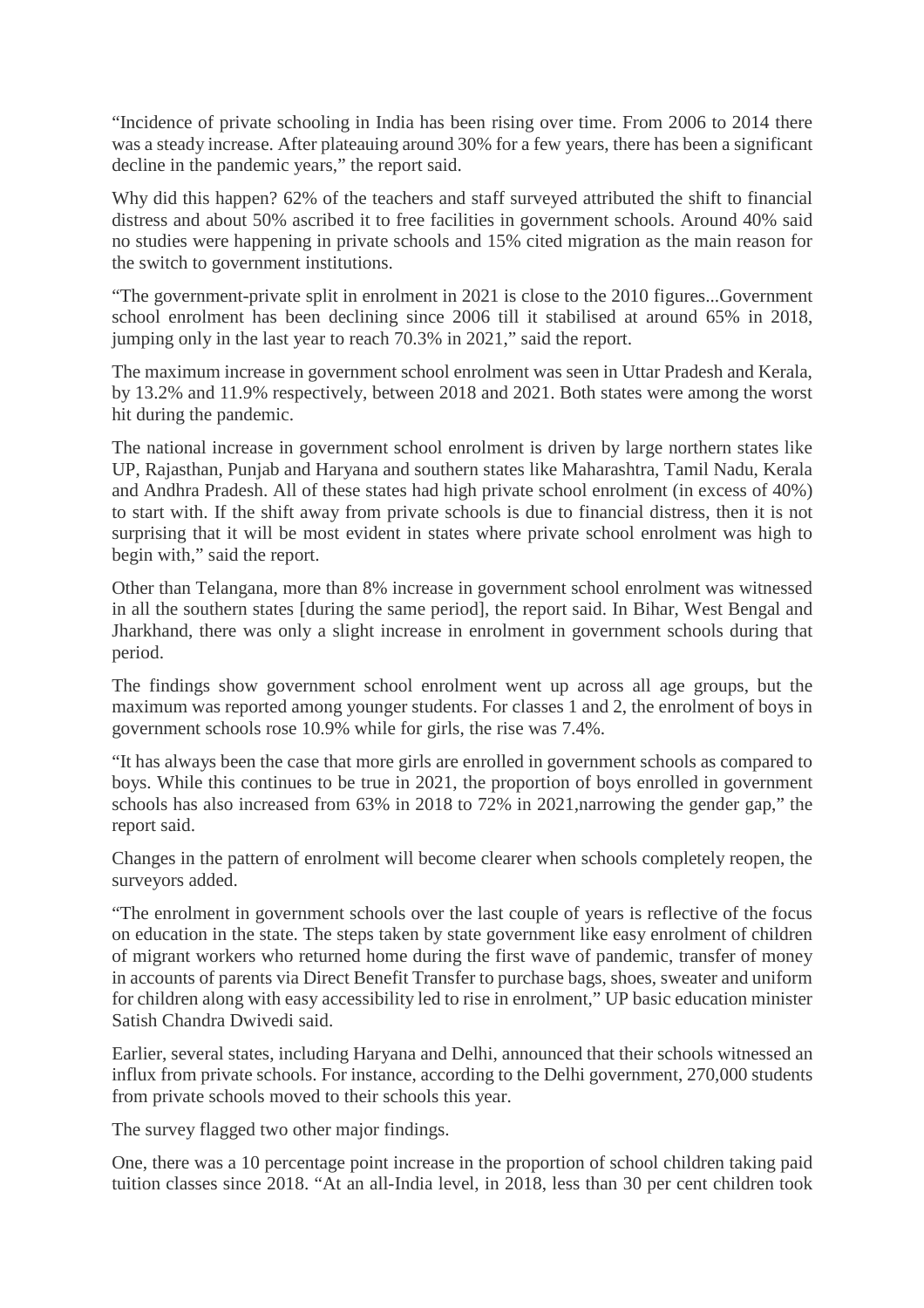private tuition classes. In 2021, this proportion has jumped to almost 40%. This proportion has increased across both sexes and all grades and school types," the report stated.

The survey said the phenomena was a "natural response" to prolonged closure of schools States like Arunachal Pradesh, Uttar Pradesh and Nagaland saw the sharpest increase in tuition between 2018 and 2021. In Arunachal Pradesh, 26.6% of children took tuition in 2018; however in 2021 the number increased to 46.3%. When comparing state-wise data, Arunachal Pradesh topped the list. This was followed by Uttar Pradesh where the percentage rose from 19.6% in 2018 to 38.7% in 2021. Nagaland also reported a sharp increase from 27.9 % in 2018 to 47% in 2021. Kerala bucked the trend with the number opting for private tuitions dropping from 28.3% in 2018 to 18.8% in 2021.

Two, access to digital devices remained fraught with challenges for children. Smartphones became important during the pandemic as teaching shifted online. But the survey found that even though smartphone penetration doubled in rural India (from 36.5% in 2018 to 67.6% in 2021) it did not translate into access to schooling.

"26.1 % students said they do not have access to smartphones despite having one at home," the survey stated. Younger children were more deprived of phones.

It also highlighted that several states including Uttar Pradesh, West Bengal and Bihar, were still lagging in terms of availability of smartphones among students.

The report also expressed concern over the loss of learning levels among younger students and found that one in every three children enrolled in classes 1 and 2 had never attended in-person classes. "Entry to the world of formal education can be a difficult process at the best of times but the challenges these young children face as learners are therefore likely to be far more complex," said Suman Bhattacharjea, director of the Aser research centre.

The report also pointed out that the learning support at home for children decreased from 74.9% last year to 66.6% this year.

Experts attributed the shift from private to public institutions to pandemic-induced distress. "Many parents lost their jobs amid the pandemic and were forced to pull their kids out of private schools and enrol them into government schools. Rather than making the child sit at home, parents put them in public schools. I think once the pandemic is over, in 2024, there will again be an increase in private school enrolments," said educationist Gouri Ishawaran .

#### **Pandemic**

**Pandemic did not put a lot of kids out of school, but education suffered (Hindustan Times: 202101118)**

**https://epaper.hindustantimes.com/Home/ArticleView**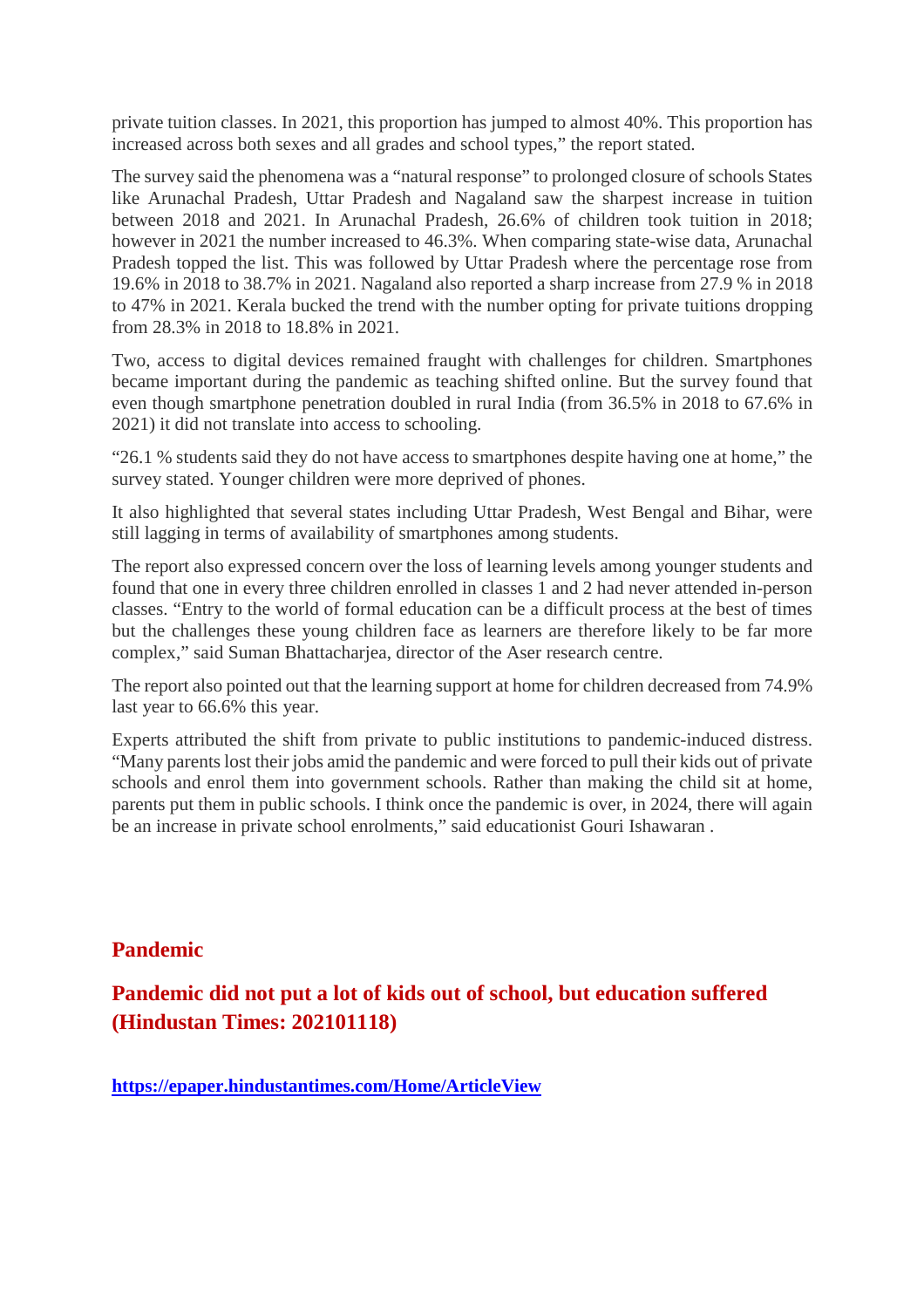By Roshan Kishore and Abhishek JhaWhen India announced a 68-day long nationwide lockdown on March 25, 2020 most activities came to a standstill. While economic activities have normalised with easing of restrictions, educational institutions have seen the slowest return to normalcy.How did the pandemic affect education in India? The latest Annual Status of Education Report (Aser) offers the first comprehensive answer to this question. The Aser survey was conducted in September and it has looked at the status of school education in rural areas. The survey was carried out through mobile phone interviews in 581 districts and it has been to gather responses from at least 76,000 households. What does the report tell us about the pandemic's impact on school education?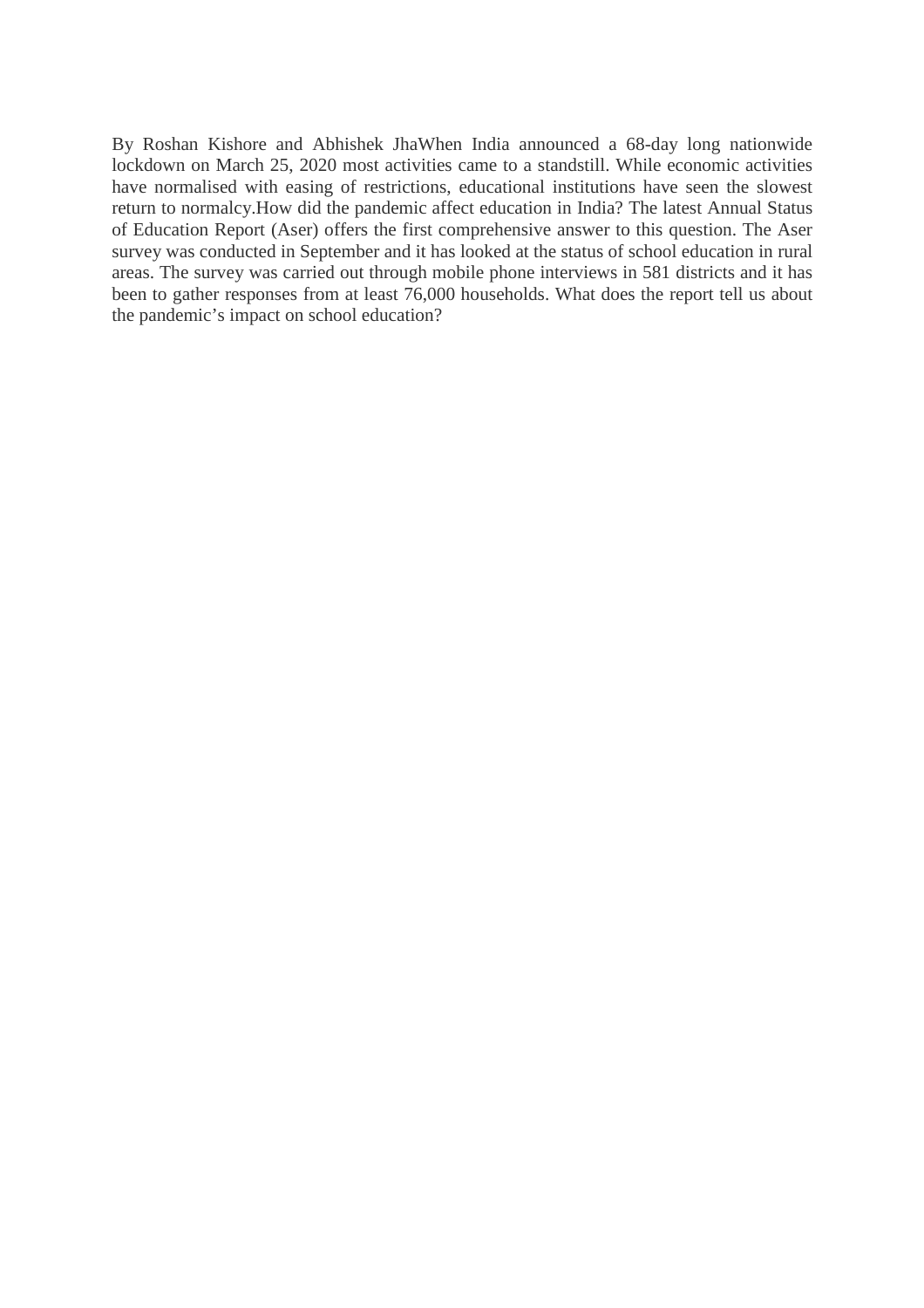# Enrolment levels fell marginally with the pandemic

First, the good news. The pandemic did not, as expected, lead to a sharp fall in enrolment levels. While the share of children - the ASER report looks at children in the 6-14 years age-group - out of school Increased from 4% to 5.5% between the 2018 and 2020 ASER surveys, this number has come down slightly to 4.9% in the 2021 edition. To be sure, these numbers might not tell us the true picture of school enrolment in rural areas. Because the 2021 ASER survey only contacted families through mobile phones, the 2018 comparison given in the latest report has only looked at households which had a mobile phone. This limitation in data collection might have led to the exclusion of some of the poorest households in rural areas

#### Share of children not enrolled in school



# But the pandemic has delayed schooling for young children

Where the pandemic might have hurt the most is when it comes to putting young children in school. A note by Suman Bhattacharya, Director of Research as ASER, given in this year's report highlights this. "Among 5-8-year-olds, the proportion of children not currently enrolled is 7.2%, much higher than the corresponding proportion among older<br>children and almost the same as in 2020 (7.5%). This year too, the proportion of children not currently enrolled is highest among 5-year-olds, reaching more than 14% in both 2020 and 2021", Bhattacharva says. "These data point to a critical task ahead - that of ensuring that young children enrol in pre-school and school. It may be that many 5and 6- year-olds are simply awaiting admission, as is the case every year. But this year is not a normal year, and getting these young children into school is urgent: they have already missed many months of engagement during the critical period of maximum brain development, and once this period is over, the opportunity to help them build firm foundations during the vital early years will be lost", the report adds.

# **Enrolment status of children of aged 5-8**



# The qualitative impact of the pandemic is much bigger than quantitative impact on education

The fact that enrolment levels have not suffered a big fall during the pandemic does not mean that education has not suffered. The ASER report offers more than compelling evidence on this count.

# All enrolled children were not able to attend online classes

As schools shifted to online learning, students faced a multiplicity of challenges. The ASER survey confirms anecdotal accounts of students facing hurdles in terms of access -- to mobile phones. connectivity, even electricity. Only 27% of students surveyed had access to a mobile phone at all times. This number was even lower for children in lower grades, suggesting that scarce resources were prioritised to facilitate learning in higher grades.

#### **Access to smartphone for studies for** children who had it at home



# Online education is more difficult for the underprivileged

As the world shifted to remote work during the pandemic, everyone struggled to adjust themselves. The ASER survey shows that online learning has been a difficult challenge for a large number of students in rural areas. Between the 2020 and 2021 ASER surveys - they were conducted in September of respective years - only half of the students were more comfortable with online learning even after spending a year doing it. The ASER survey gives a segregation on this count by educational status of parents and the results show that the share of children who found online learning activities easier at home between 2020 and 2021 increased with an improvement in educational status of parents. According to the report, low parental education includes families where both parents have completed Class V or less (including those with no schooling). At the other end of the spectrum, the 'high' parental education category comprises families where both parents have completed at least Class 9. All other parents are in the 'medium' category. The fact that the ability to adapt to online learning differs even in these educational categories suggests that children whose parents have had higher education, say to the graduate level, would have found online classes and schooling even easier.

#### **Ease of doing online activity by** parents' educational status

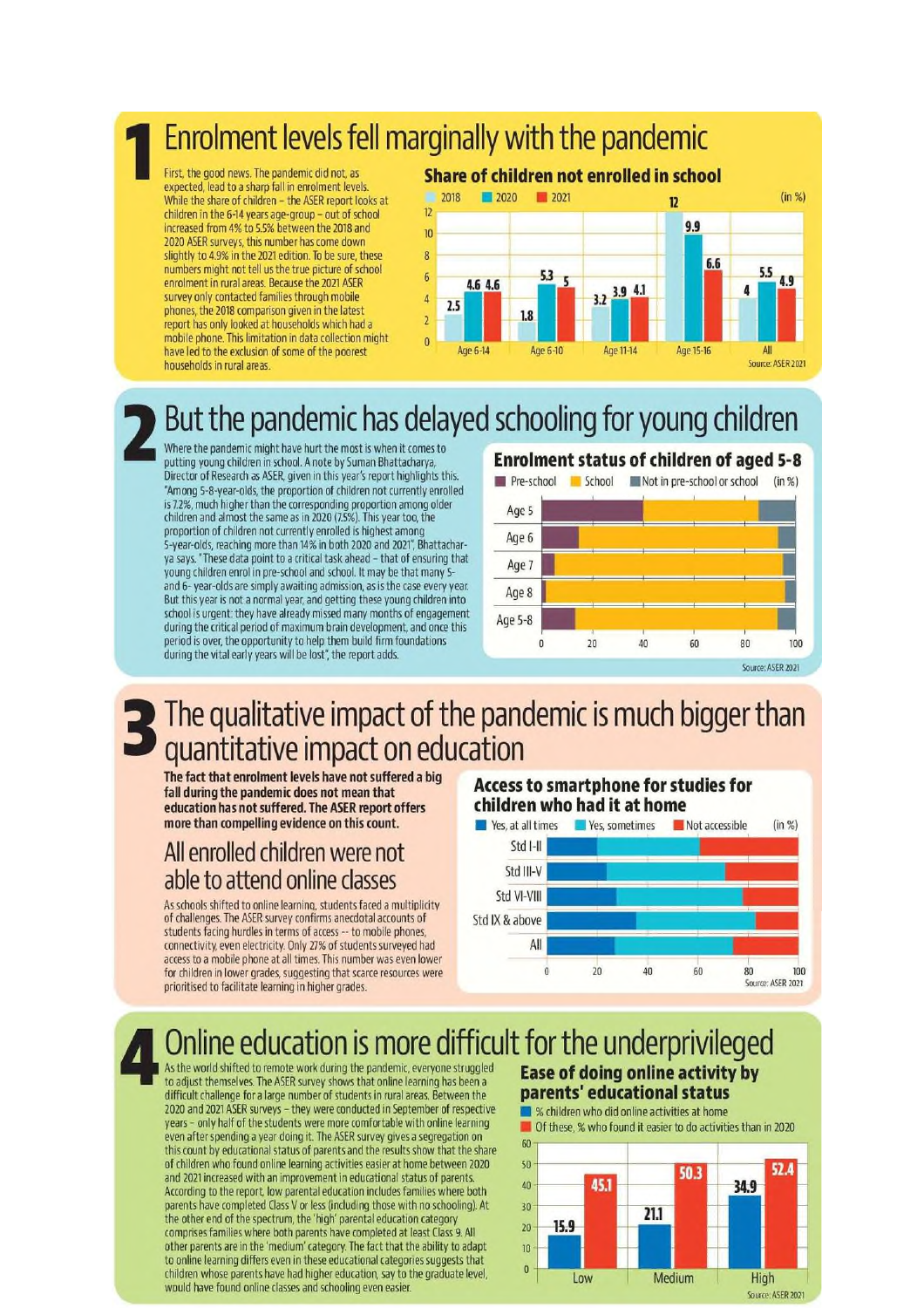**Air crisis**

**'Inertia, policy paralysis': SC's rebuke on air crisis (Hindustan Times: 202101118)**

**https://epaper.hindustantimes.com/Home/ArticleView**

# Top court enraged

The Supreme Court on Wednesday slammed the Centre and state governments of Delhi, Haryana and Punjab for failing to deal with bad air in Delhi-NCR

# **WHAT THE APEX COURT SAID**

"...bureaucracy has developed an inertia... a policy paralysis where they want this court to do everything. As if we should give directions take a bucket, put out fire, use sprinkler and all. We have to do everything."

"When Delhi is completely choked, this court is forced to step in. Tell us what has Centre and the states been doing in the remaining parts of the year? When the house is on fire, you start digging a well...

"There are already norms (to prevent pollution) in place but there is no implementation. Nobody wants to do it. There is a lack of will."

# **AIR IMPROVES TO 'VERY POOR'**

the AOI in Delhi on Wednesday **Delhi's AQI on Tuesday was** 403, considered 'severe'

# **SCHOOLS, COLLEGES TO STAY SHUT: GOVT**

Delhi govt said it has made a 10-point 'decision list' that is being enforced. It includes:

- **Ban on entry of trucks** carrying non-essential items in the Capital
- **u** Closure of schools and colleges till further orders **Fire trucks to spray water**
- at 13 pollution hot spots

The Supreme Court on Wednesday said that the executive in the country is suffering from a "policy paralysis" and "inertia", waiting for the top court to step in for bringing down the rising levels of air pollution in Delhi-NCR.

Expressing dissatisfaction over the steps taken by the Centre and state governments of Delhi, Haryana and Punjab to address the air pollution in the Capital, a bench headed by Chief Justice of India (CJI) NV Ramana added that it expected the authorities to do much more than calling upon the court to issue directions on issues such as work-from-home, carpooling, and the use of sprinklers.

"What I have been observing as a judge that bureaucracy has developed an inertia... a policy paralysis where they want this court to do everything. As if we should give directions take a bucket, put out fire, use sprinkler and all. We have to do everything," the CJI told solicitor general Tushar Mehta, who appeared for the Union government.

The bench, which also comprised justices Dhananjaya Y Chandrachud and Surya Kant, added: "This is an unfortunate situation to which the bureaucracy has come down to. They say 'we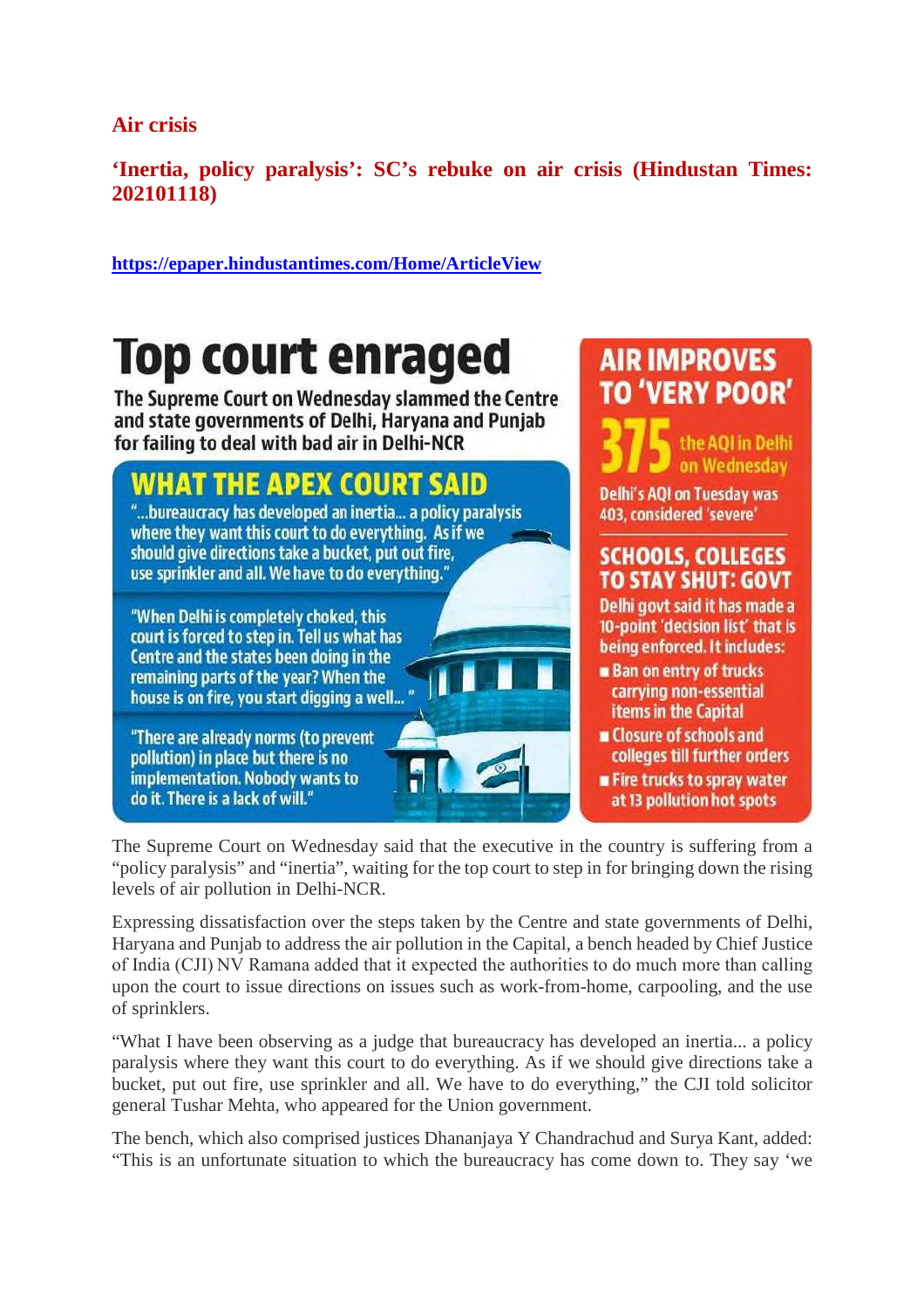won't do anything. Let the court pass directions and we will simply put signatures saying the court has directed it'... This is the attitude developed by the executive."

"When Delhi is completely choked, this court is forced to step in. Tell us what has Centre and the states been doing in the remaining parts of the year? When the house is on fire, you start digging a well... Just because Delhi and some adjoining areas in UP, Haryana and Punjab are involved, we have to intervene. Otherwise, this is something a high court could look at," remarked the bench.

The court's comments came as the S-G urged the bench not to issue "harsher directives", such as making it mandatory even for the central government employees to work from home or imposing a complete lockdown in Delhi and adjoining areas in the national capital region (NCR).

Mehta requested the court to put off any directive on such measures till November 21 in view of statements by officials from the metrological department in the emergency meeting of Centre and states on Tuesday that the situation could improve after Sunday due to a change in wind directions.

The bench reluctantly agreed to defer its orders but not before it pointed out severe deficiencies by all the authorities concerned in implementing statutory and regulatory norms regarding industrial and construction activities.

In the last hearing, the bench gave the Centre and states with portions within NCR -- including Haryana, Uttar Pradesh and Punjab -- 24 hours to come up with urgent steps to mitigate the crisis. The Commission for Air Quality Management (CAQM) headed the meeting on Tuesday, and late in the night widened bans on construction work and in-person classes at schools and colleges to the larger NCR outside of Delhi.

The move, which came 12 days after hazardous air pollution first set in, also included a ban on the entry of trucks in the Capital unless they were carrying essential supplies and the shutting of six thermal power plants within a 300km radius of Delhi.

Forecasts that the weather will turn unfavourable for air quality began in late October, a period when satellites also began to record a late but expected spike in farm fires.

The bench agreed with senior counsel Vikas Singh, who appeared for the 17-year-old petitioner, Aditya Dubey, that the rules are already there to control emissions from power plants; dust and other pollutants from industrial and construction activities; BS-VI norms for vehicles, but there is no oversight and implementation.

"These are activities that take place throughout the year. There are already norms in place but there is no implementation. Nobody wants to do it. There is a lack of will," rued the bench, while adjourning the case to Wednesday next week.

The S-G read out the directions issued by the CAQM on Tuesday to the bench, requesting it to defer any further order until November 21.

"We will take it up after 21st November. But, in the meantime, don't think you can lower your guard just because we are not issuing any direction," the bench told Mehta while adding that the central government should also "contribute more" in terms of reducing strength of its employees in offices as well as by providing common transport instead of letting its employees use private vehicles to travel to offices.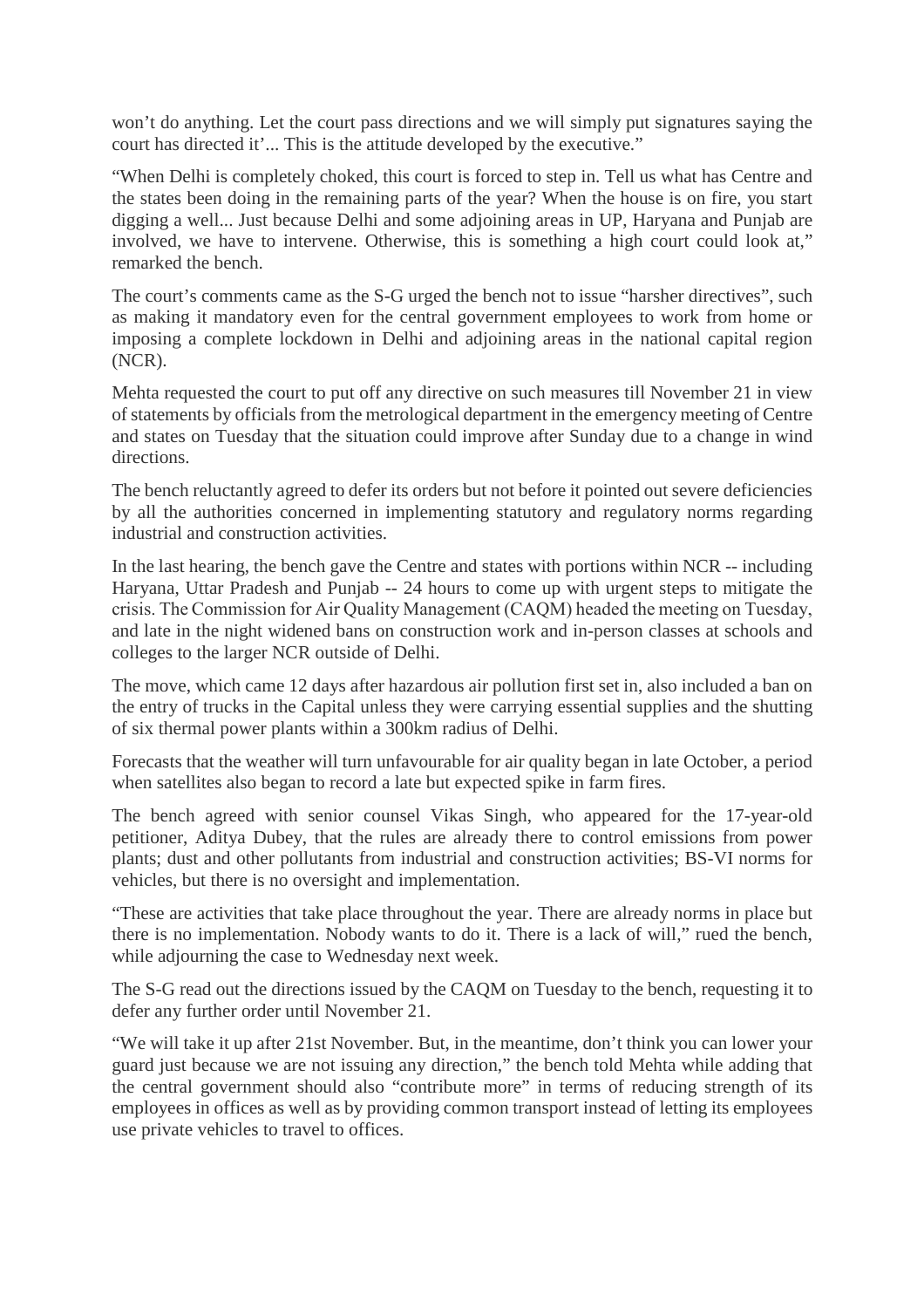"All of you are saying transportation is a major source. All guzzlers including high-end cars are on the road. You say you will encourage people to carpool but who will implement it? This will be left to the mercy of the car owners," the bench told Mehta.

"We cannot bring the entire capital to a standstill," Mehta emphasised while requesting the bench to not issue any further directives in the wake of variety of directions already issued by CAQM on Tuesday.

Senior counsel Abhishek Manu Singhvi, representing the Delhi government, sought to highlight that the court must also address the issue of stubble burning since it is a chief contributor of rising levels of pollution in October and November.

At this point, the bench emphasised on the need to have adequate number of mechanised machines for road cleaning in the city to tackle the dust which is a major source of pollution.

Singhvi said the Delhi government has spoken to the municipal corporations about their requirements and the government will provide complete financial assistance.

The court suggested that the Delhi government should augment its fleet of CNG buses and should encourage its employees to use public transport.

About removing old vehicles from the road, the bench said that the exercise will take long and that the city government should instead take some urgent measures to bring down the number of vehicles plying.

Singhvi maintained that such an exercise can be successful only if vehicles are stopped in entire NCR and not just in Delhi.

Haryana's additional advocate general Anil Grover was also asked by the court about curtailing the number of vehicles on roads. "We want you to take steps within a day or two? Why don't you stop unnecessary vehicles? Don't leave it to the mercy of others," the bench told Grover.

While the counsel for UP said that they are complying with the directions issued by the commission, Punjab government's counsel pointed out that the state does not have any district in the NCR and that its submissions are confined to the issue of stubble burning.

During the last hearing on Monday, the top court lamented that it was being "forced to set the agenda" on the pollution crisis in NCR.

#### **Living Philosophy**

# **Living Philosophy: How words of Plato and Marcus Aurelius are relevant today (The Indian Express: 202101118)**

https://indianexpress.com/article/lifestyle/life-style/world-philosophy-day-living-philosophywisdom-of-plato-marcus-aurelius-relevant-today-7628014/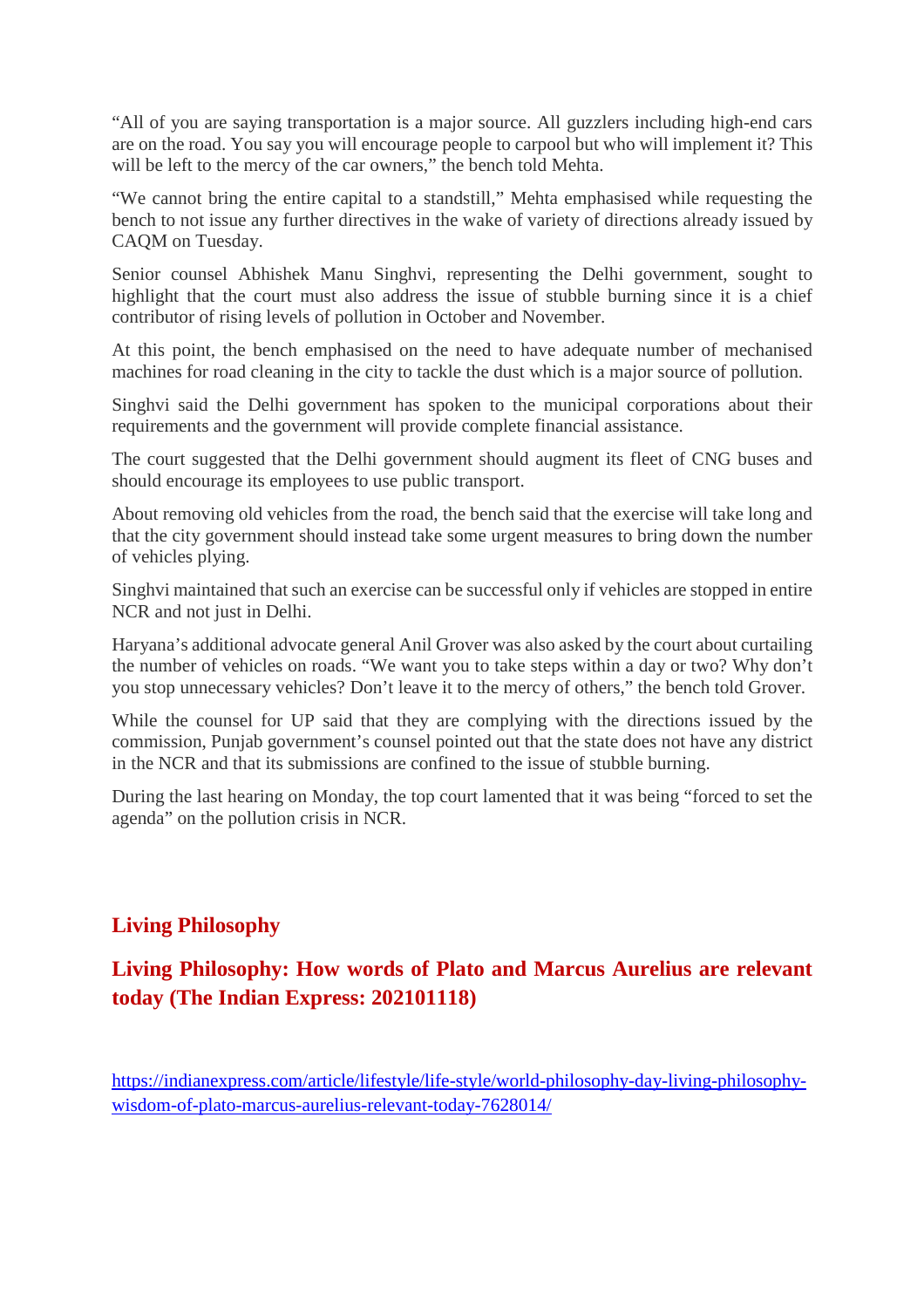In times of uncertainty and continuous flux, where entire systems and ways of life that we took for granted have been completely shaken, Philosophy can direct us towards stability.

World Philosophy Day, World Philosophy Day 2021, philosophy, wisdom of Plato and Marcus Aurelius, philosophers, life and philosophy, indian express newsPhilosophers through the ages have constantly reminded us of this underlying universal principle that we are a small but integral part of this web of life. [Image courtesy: Wikimedia Commons (adapted by New Acropolis India)]

As we begin to step out after almost two years of being largely confined to our homes, the occasion of World Philosophy Day today offers an opportunity to reflect on the challenges we faced, and the value and need of philosophy in these unprecedented times.

The word Philosophy comes from the Greek words /philo/(love) and /sophos/(wisdom). To be a philosopher, therefore, is to yearn for wisdom, to always aspire to follow truth. The contemporary idea of philosophy as an intellectual pursuit then, seems to have lost the very essence of what philosophy stood for. If we look at the greatest philosophers of all time, those who dare to live for their ideals, even at times at the cost of their own lives, we see that their words, far from being abstract or theoretical, are possibly even more relevant today. This is because wisdom encompasses universal principles, which, unlike knowledge or technology, can never become outdated. So what can we learn from these courageous men and women, who opened a path in order to help us live better today?

ALSO READ |Young philosophers discuss ways of finding inspiration through philosophy in today's times

In times of uncertainty and continuous flux, where entire systems and ways of life that we took for granted have been completely shaken, Philosophy can direct us towards stability. The famous stoic philosopher Marcus Aurelius said "You have power over your mind – not outside events. Realise this, and you will find strength."

World Philosophy Day, World Philosophy Day 2021, philosophy, wisdom of Plato and Marcus Aurelius, philosophers, life and philosophy, indian express news Marcus Aurelius, even as emperor of the powerful Roman empire, wrote daily reflections on how to use his role, responsibilities, obligations and every action as opportunities to better himself. (Photo: Getty/Thinkstock)

In the wake of challenges, we usually tend to devote most of our time and energy trying to change what is out of our control – be it situations, circumstances, or the opinions of others. But the simplicity of Stoicism is a strong reminder to recognise and accept what is not in our control, and to dedicate our efforts towards what we can change.

Today, with our gaze so fixated on the external, we tend to look for inner peace in outer comforts. But externalities, by their nature, will always change. Real inner peace comes not from unchanging circumstances, but in learning to count on the stable aspect within us.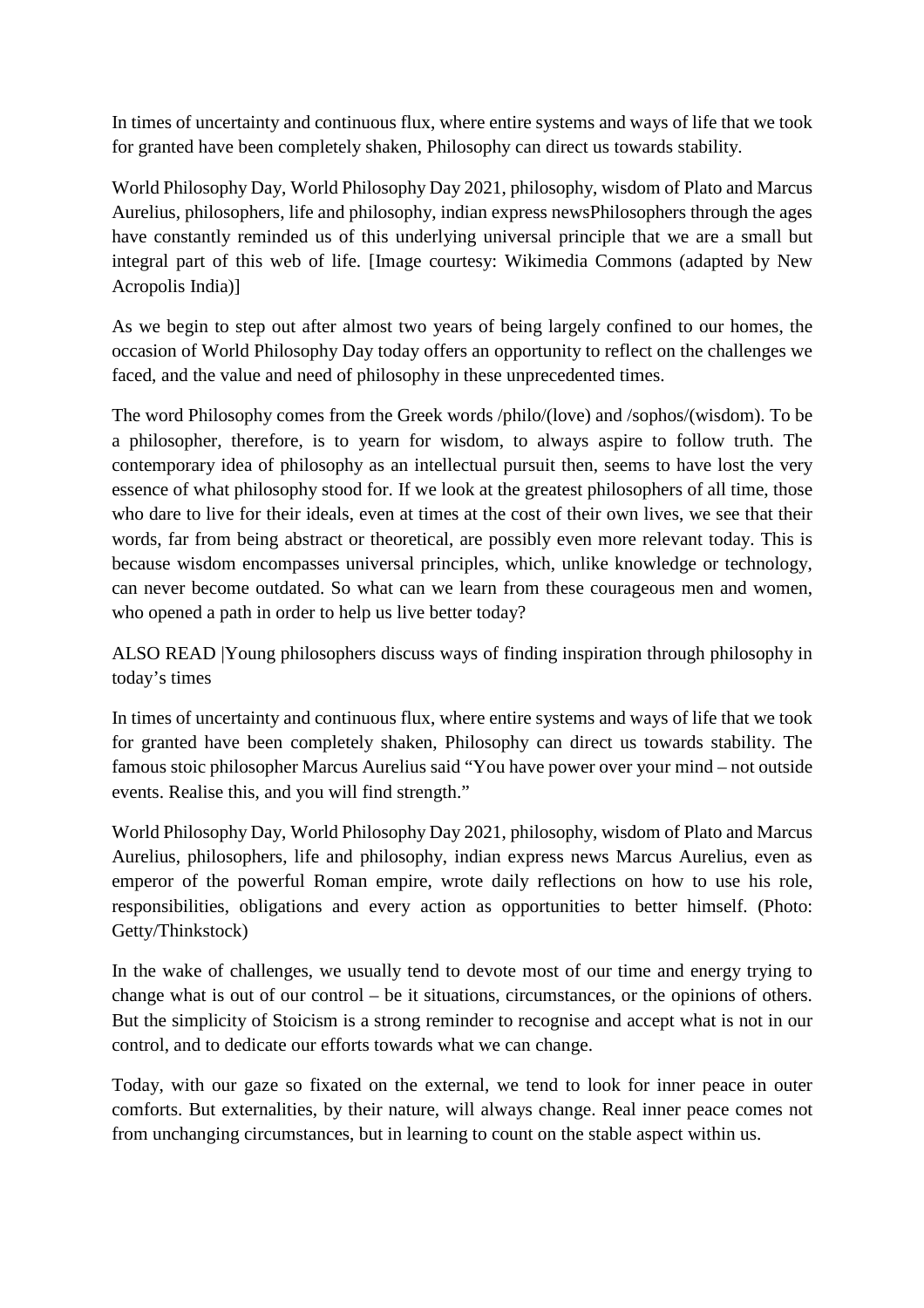As Plato says, "The first and greatest victory is to conquer yourself". The path of philosophy is a path that can direct us inwards, to recognise that our real battles, and therefore the source of our solutions, are always internal.

Paradoxically, it was our enforced isolation over the last two years, that taught us how inherently interconnected we are. Never before has it been so apparent how individual actions in one corner of the globe can have an undeniable impact on the collective. Our actions impact not just each other, but all beings on our planet, even planet Earth itself.

Philosophers through the ages have constantly reminded us of this underlying universal principle that we are a small but integral part of this web of life. "That which isn't good for the hive, isn't good for the bee," said Marcus Aurelius. Just as each organ in our body has its own individual function, but always towards the wellbeing of the whole; each of us has a role, and any action that is not in the benefit of the collective, ultimately cannot benefit the individual. Only when we truly learn to recognise that we are not separate from nature but a part of this one life, can we positively alter the way we consume, interact and live. In a world of increasing divisiveness, where we tend to define ourselves by our external differences rather than our common inner humanity, this is perhaps one of the biggest lessons that we can take.

World Philosophy Day, World Philosophy Day 2021, philosophy, wisdom of Plato and Marcus Aurelius, philosophers, life and philosophy, indian express news Plato says, "The first and greatest victory is to conquer yourself". (Photo: Getty/Thinkstock)

And finally, philosophy can teach us what it means to be human: one who strives to live in the light of ideals.

Aurelius, even as emperor of the powerful Roman empire, regardless of his circumstances, wrote daily reflections on how to use his role, responsibilities, obligations and every action as opportunities to better himself. Plato implied that what defines us as human beings is the higher potential within us. In his famous/Chariot Allegory/, Plato presents the human soul as a charioteer with two horses: one tending upwards to the divine, and one inclined downwards to matter; and suggests that the purpose of living is for the soul to grow wings and conquer its true nature.

As human beings we are constantly waging an inner battle between our strengths and weaknesses, our vices and virtues. But the glory of the human condition lies in our freedom to choose to continually strive towards the good, not only for ourselves but as a contribution towards a better world.

Perhaps, to be truly human is to be a philosopher: to love wisdom and to live in accordance with its principles. Philosophy is not a field of study, nor is it a profession. It is a way of life: to live with a deeper understanding o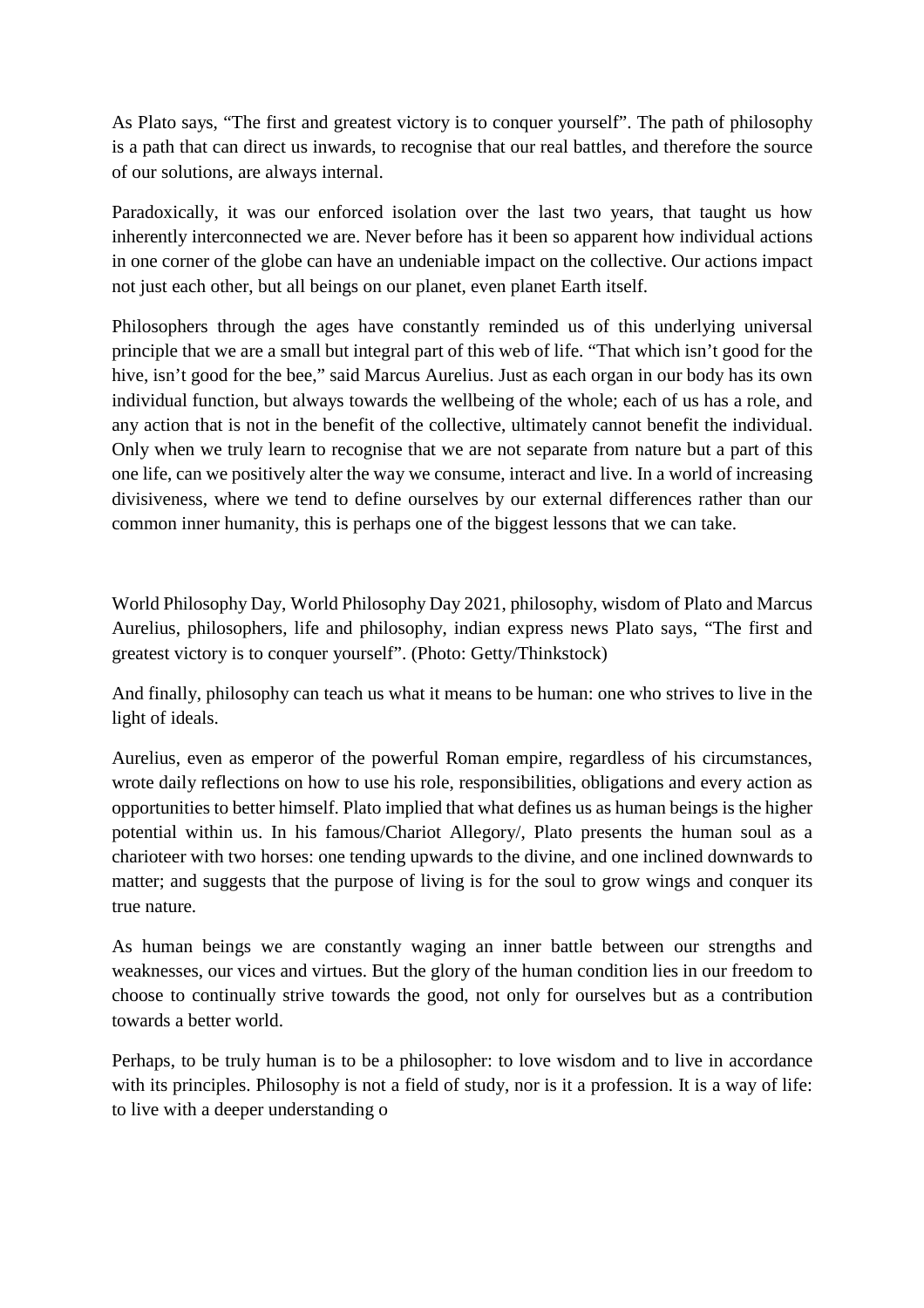#### **Mental health struggles**

# **There are treatments that can help': Pete Davidson on mental health struggles (The Indian Express: 202101118)**

https://indianexpress.com/article/lifestyle/life-positive/pete-davidson-mental-healthstruggles-motivating-speech-life-positive-7627674/

The comedian has been transparent about his struggles with mental health

The comedian and actor turned 28 on November 16, 2021. (Source: AP)

Pete Davidson is an outspoken advocate for mental health concerns. The King of Staten Island star has shared his own experiences of living with bipolar disorder, anxiety and depression on social media platforms. The comedian has no qualms talking about how difficult it is to live with mental health issues.

Watch his humorous take on it:

The SNL star shares that he recently got diagnosed with Borderline Personality Disorder (BPD), and goes on to mention that it is one of the most widespread diseases in the US. "As some of you may know, I was recently diagnosed with Borderline Personality Disorder, a form of depression. Depression affects more than 16 million people in this country and there's no cure per se, but for anyone dealing with it, there are treatments that can help."

He shares how important it is to seek help if you feel like you are struggling. The constant stigma makes people hesitant to see a doctor, but Pete highly advises for it.

He says, "If you think you're depressed, see a doctor and talk to them about medication. Keep eating healthy, eating right and exercise can make a huge difference."

True to form, the comedian can never resist the opportunity of a good joke. He rounds off by saying, "Finally if you're in the cast of a late night comedy show, it might help if they do more of your sketches."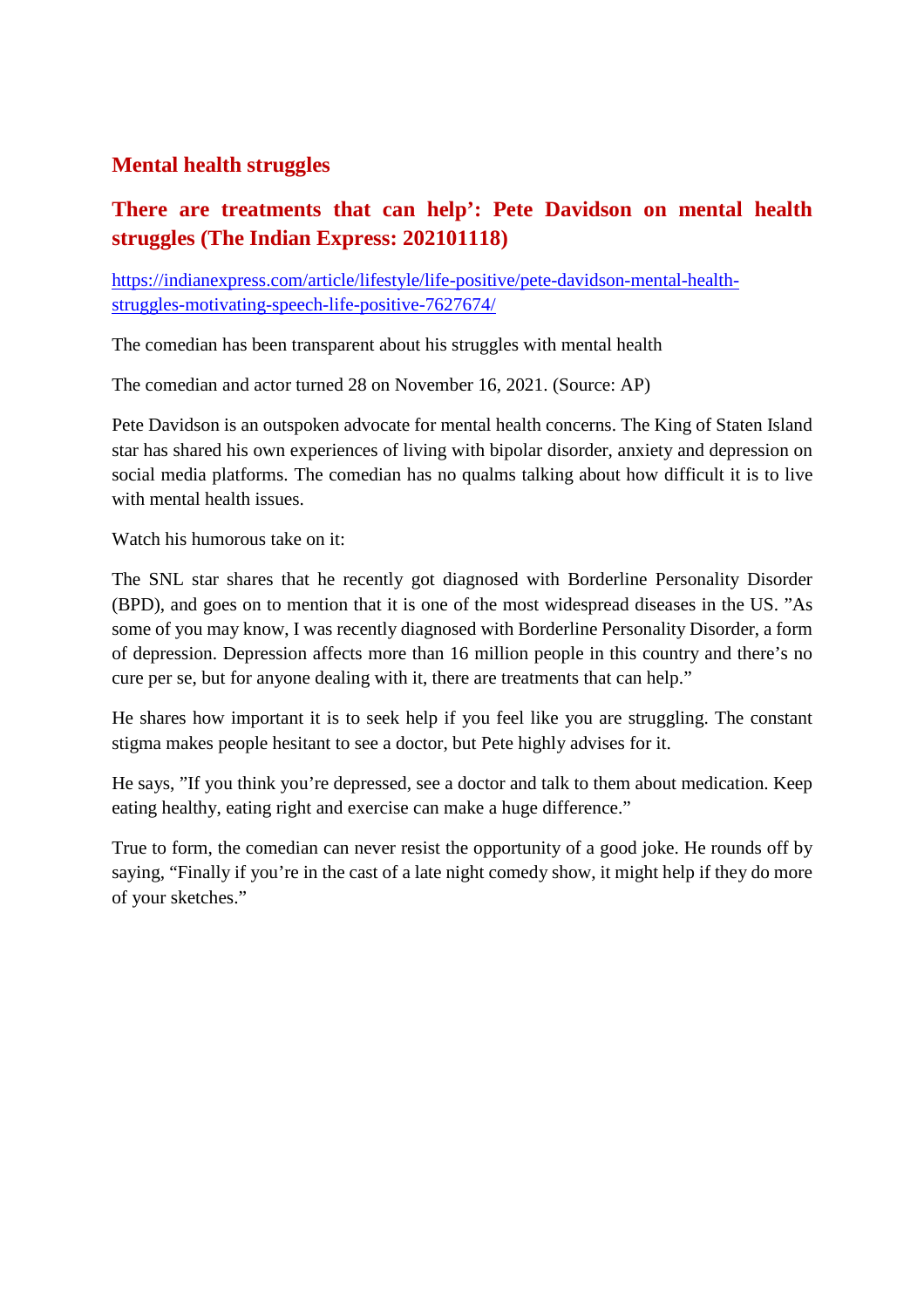## **Fighting pollution**

## **Fighting pollution: Five yoga asanas for stronger lungs (The Indian Express: 202101118)**

https://indianexpress.com/article/lifestyle/fitness/fighting-pollution-yoga-asanas-strongerlungs-7627320/

It is possible to work on making your lungs stronger as you fight this pollution

yoga, yoga asanas, yoga poses, yoga for lung health, healthy lungs and yoga, pollution, lungs and air pollution, how can yoga help keep your lungs healthy, indian express newsYoga can keep you healthy as you fight pollution. (Photo: Pixabay)

Many states in the northern parts of the country have been engulfed in smog. While it happens every year, long-term pollution can harm the body in many ways, and in the pandemic, it is all the more important to protect and take care of one's health.

Lung health, especially, needs to be prioritised. The pollution can cause many respiratory problems or aggravate some existing ones. Grand Master Akshar, a philanthropist, spiritual master, lifestyle coach, yoga-preneur and author says it is possible to work on making your lungs stronger.

It can be done with changes in your lifestyle and habits — drinking plenty of water, consuming a nutritious diet and doing yoga regularly.

"Yoga has the power to protect your lung health and even improve it through asanas like Dhanurasana, Matsyasana, Chakrasana," he says.

Malasana (Waste Evacuation Pose) in Mushti Mudra

Formation

- Begin by standing straight with your arms by the sides of your body.
- Bend your knees, lower your pelvis and place it over your heels.
- Ensure that your feet remain flat on the floor.

– You may either place your palms on the floor beside your feet or join them in front of your chest in a gesture of prayer.

– Spine remains erect

#### Mushti Mudra

Mushti mudra, also named fist mudra, is a Sanskrit term that refers to 'fist' or 'closed hands'. It is practised by clenching the fingers and wrapping the thumb around them to form a fist.

Chakrasana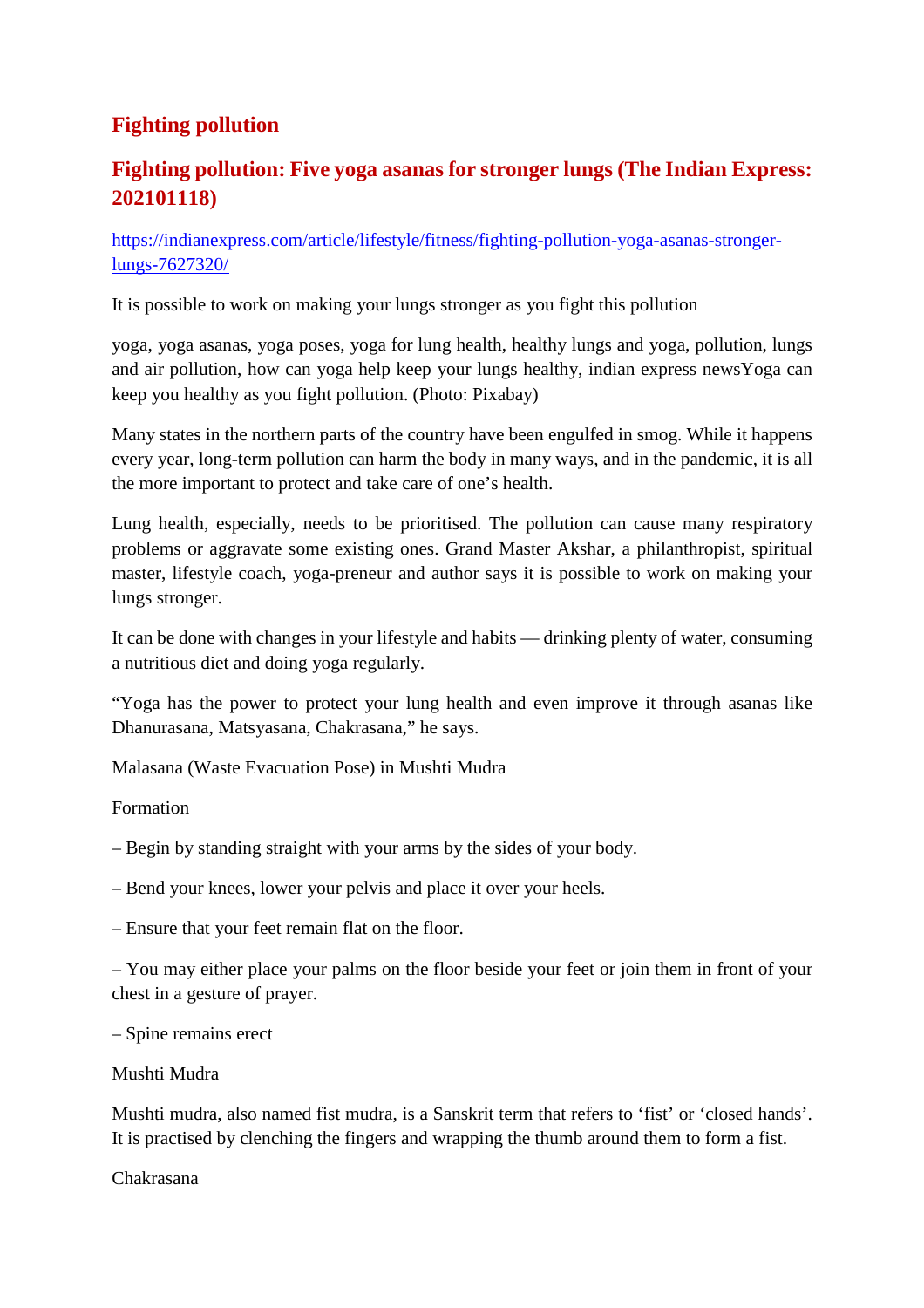#### Formation

- Lie down on your back.
- Fold your legs at your knees and ensure that your feet are placed firmly on the floor.

– Bend your arms at the elbows with your palms facing the sky. Rotate your arms at the shoulders and place your palms on the floor on either side of your head.

- Inhale, put pressure on your palms and legs and lift your entire body to form an arch.
- Relax your neck and allow your head to fall gently behind.

#### **World Prematurity Day**

## **World Prematurity Day: Nutrition needs of preterm babies (The Indian Express: 202101118)**

https://indianexpress.com/article/lifestyle/health/world-prematurity-day-nutrition-needspreterm-babies-health-babies-mothers-breast-milk-7626954/

Premature babies are deprived of the rich nutrition they get from their mother's placenta when they are born early

World Prematurity Day, World Prematurity Day 2021, preemies, premature babies, nutritional needs of premature babies, indian express newsPremature babies need regular growth monitoring and developmental assessments after discharge. (Photo: Getty/Thinkstock)

A preterm baby, as the name suggests, is one that is born before the full term of pregnancy that is nine months. These babies need extra care and attention, because their development outside of the womb depends on it. Dr Sreenath Manikanti, senior consultant neonatologist, Kauvery Hospital, Electronic City, Bengaluru, says abnormal neurodevelopment is one of the major concerns in preterm survivors.

"Inadequate early postnatal nutrition appears to result in abnormal neurodevelopment. Provision of good nutrition becomes vital. Inadequate nutrients have been shown to cause short stature, growth failure, neuronal deficits and poor behavioural and cognitive outcomes in these vulnerable babies," he says, adding that premature babies are deprived of the rich nutrition they get from their mother's placenta when they are born early.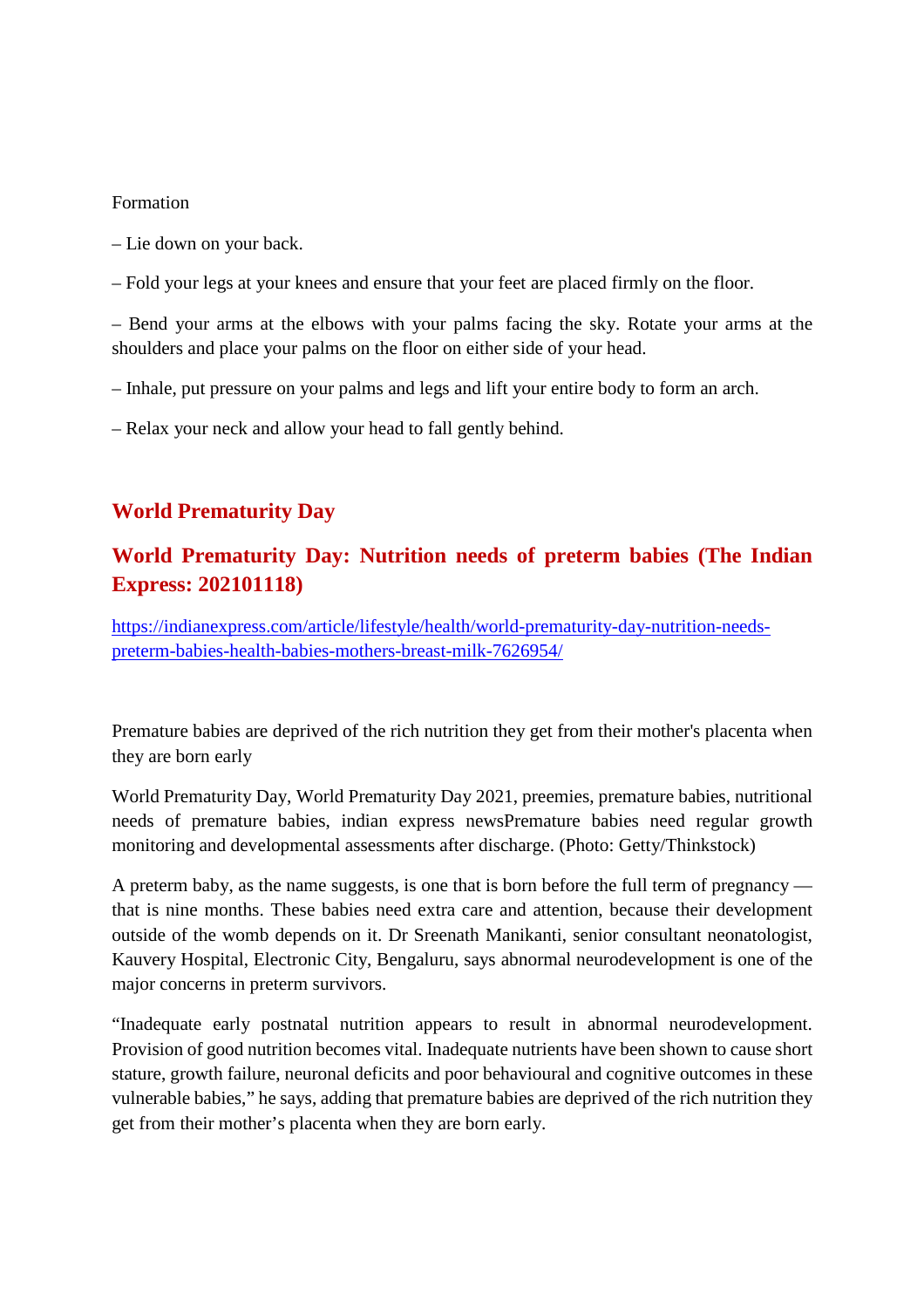#### ALSO READ |Effective home remedies to relieve constipation in children

According to Dr Manikanti, preterm babies born before 32 weeks are unable to take mother's feed directly. They often have medical conditions that increase their metabolic energy requirements, such as respiratory distress, hemodynamic instability, acidosis, sepsis etc. Most require specialised nutrition in the form of Total Parenteral Nutrition (TPN) where proteins, lipids, glucose, microelements and vitamins are given via central lines.

"Initiation of oral feeds early with expressed mother's first milk (colostrum) within 1 hour of birth plays a significant role in helping these babies to progress to full feeds early and avoiding infections associated with long term parenteral nutrition. Until these babies develop suck and swallow reflexes to take mother's feed directly, they are fed with Expressed Breast Milk (EBM) via a feeding tube in the NICU," the doctor explains.

World Prematurity Day, World Prematurity Day 2021, preemies, premature babies, nutritional needs of premature babies, indian express news Preemies are fed with expressed breast milk via a feeding tube in the NICU. (Photo: Pixabay)

Until then…

\* Kangaroo mother's care, oral motor stimulation and offering non-nutritive sucking (offering empty breast to suck) play an important role.

\* Until the baby starts sucking, mothers are encouraged to pump their breasts every few hours to keep up the milk supply. In the first few days, if the mother is not able to provide enough EBM, babies are given pasteurized donor breast milk, mostly collected from mothers of healthy term babies expressing after a breast feed, less often from mothers of babies who have died or rarely in mothers whose babies are in the neonatal unit and have expressed milk in excess of requirement.

\* Donor milk obtained from term babies is less nutrient rich (especially protein). Pasteurisation reduces the immune factors. In the absence of mother's own milk (MOM), donor milk is beneficial in reducing complications such as of NEC (a severe form of gut infection) and improving long term outcomes like cognition, bone mineral content and cardiovascular health.

\* Breast milk alone may not be sufficient to meet nutritional needs. EBM and donor milk can be supplemented with breast milk fortifiers to add extra calories, protein, minerals and vitamins.

\* Once preterm babies reach 32 weeks, they can be assessed for sucking and swallowing, if direct breastfeeds and palladia /spoon feeds can be initiated.

ALSO READ |Why couples must get premarital health checkup done about six months before the wedding

Keep in mind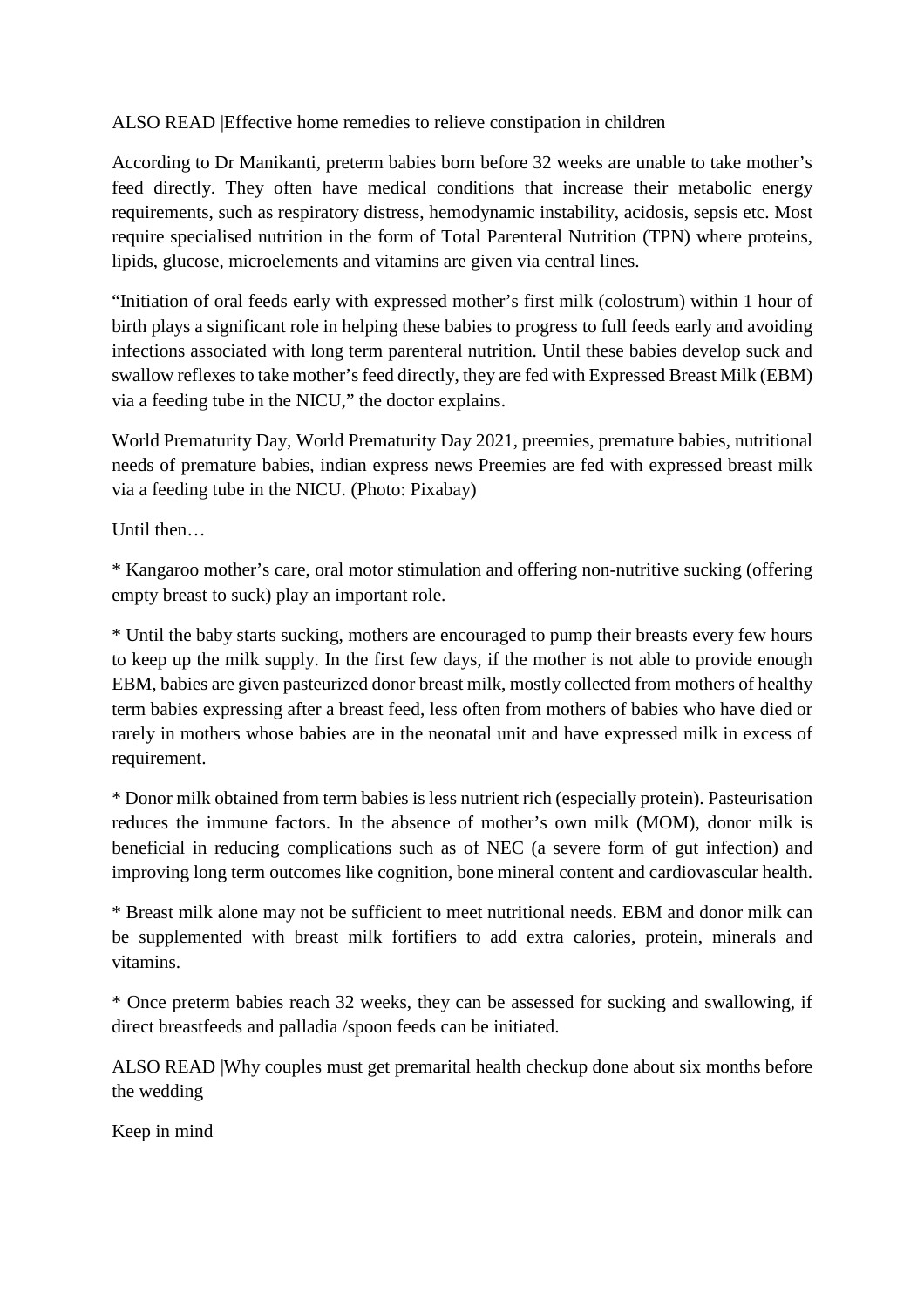The doctor cautions these premature babies need regular growth monitoring and developmental assessments after discharge.

– Prevention of osteopenia of prematurity — A metabolic bone disease of premature infants as a result of inadequate calcium, phosphorus and vitamin D. It can be prevented with early supplementation of vitamin D, and optimising calcium and phosphorus.

– Prevention of anemia — Preterm babies are prone to anemia in view of low iron stores, erythropoietin and frequent blood samples, which are required to monitor parameters. It can be corrected with iron and erythropoietin supplementation and packed red cell transfusions, if required.

– Zinc and vitamin supplementation — Preterm babies need zinc and vitamin supplementation when they reach full feed.

 $\bigotimes$  The above article is for information purposes only and is not intended to be a substitute for professional medical advice. Always seek the guidance of your doctor or other qualified health professional for any questions you may have regarding your health or a medical condition.

### **Eight healthy habits**

# **Eight healthy habits to prevent long-term bladder disturbances in women (The Indian Express: 202101118)**

https://indianexpress.com/article/lifestyle/health/bladder-health-awareness-month-womenhealthy-bladder-control-habits-7625514/

Bladder Health Awareness Month: Paying attention to building healthy bladder habits can go a long way in preventing long-term bladder disturbances, says a doctor

Bladder Health Awareness Month, bladder exercises for women, women and healthy bladder, how to ensure healthy bladder, healthy urination, urine habits, indian express newsRegularly delaying relieving yourself can lead to disturbed urination patterns and urinary infections. (Photo: Getty/Thinkstock)

As they age, women begin to face some issues with respect to their bladder control. While a doctor's opinion is recommended, there is no harm in learning about the body, especially the urinary bladder, which is an elastic organ that stores and empties urine.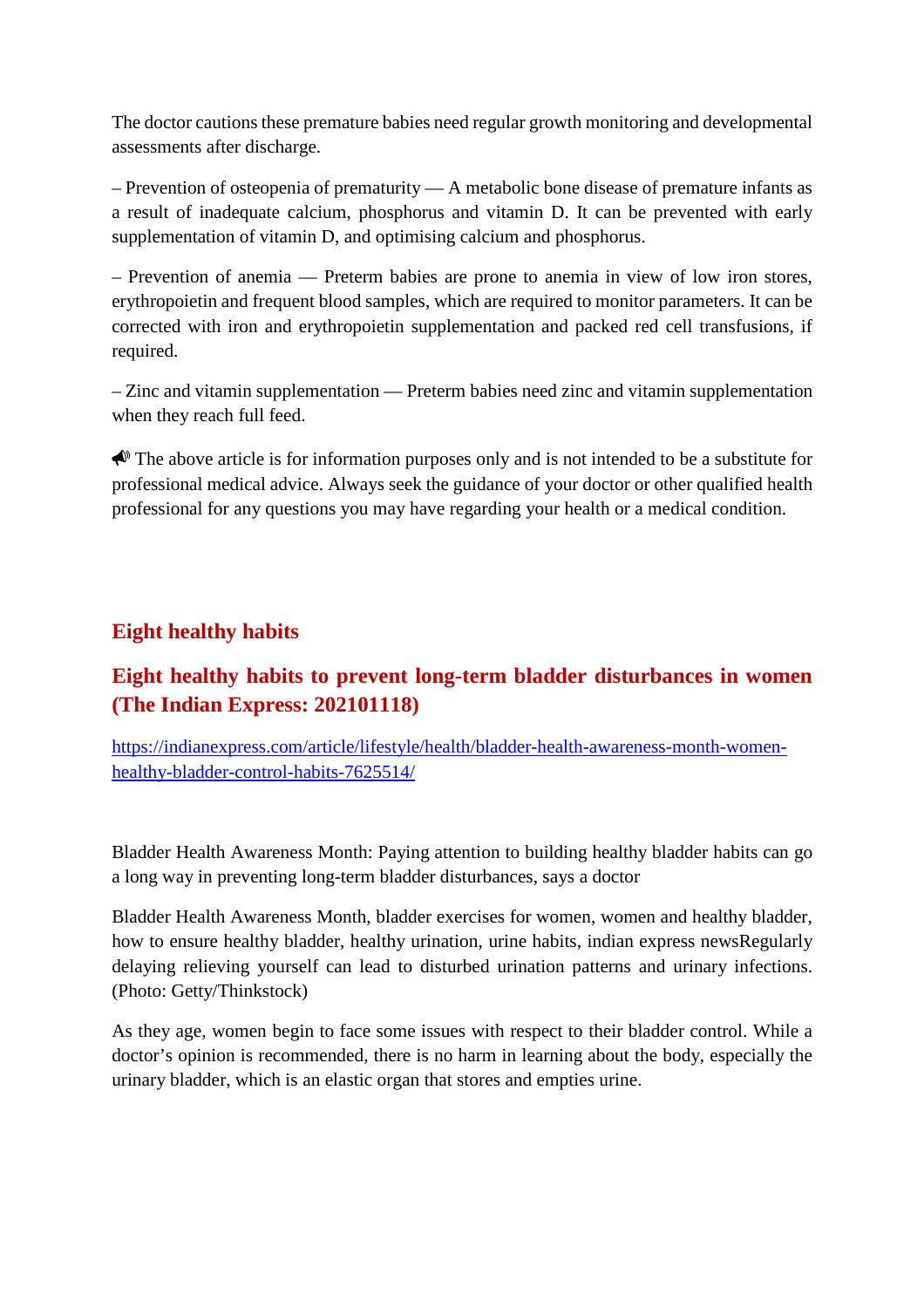Dr Rubina Shanawaz Z, senior consultant, obstetrics and uro gynaecology at Fortis La Femme Hospital, Richmond Road, Bengaluru, says paying attention to building healthy bladder habits can go a long way in preventing long-term bladder disturbances.

She lists eight such habits; read on.

1. Timed emptying of the bladder: We tend to avoid using the toilet till absolutely necessary. But conscious emptying of the bladder once in 2-3 hours avoids over distending it and precipitating retention of urine in the long run.

2. Do not delay the urge to urinate: Holding off urinating occasionally while travelling is acceptable, but regularly delaying relieving yourself can lead to disturbed urination patterns and urinary infections.

3. Relax while passing urine: This applies to both mentally and physically. If you try to pass urine in a rush and head out, you most likely will retain urine which might lead to urinary infections. Physical relaxation applies to being comfortably seated and relaxing the pelvic floor muscles so as to aid in complete emptying of the bladder.

4. Drink enough fluids: Make sure you are hydrating yourself with  $10-12$  glasses/ $2\frac{1}{2} - 3$  litres of fluids a day. Remember soup, juices are also counted as fluids as focusing only on water becomes difficult for most people.

Bladder Health Awareness Month, bladder exercises for women, women and healthy bladder, how to ensure healthy bladder, healthy urination, urine habits, indian express news Avoid coffee as much as possible. (Photo: Getty/Thinkstock)

5. Avoid caffeinated drinks: Increased consumption of caffeinated beverages such as tea, coffee and cola leads to an increased frequency of urination.

6. Stop smoking: Smoking leads to vasoconstriction, placing you at an increased risk of urinary urgency due to bladder irritation.

|Why couples must get premarital health checkup done about six months before the wedding

7. Practise Kegel exercises: Pelvic floor exercises — or Kegel — mimic stopping urine midstream (though the actual exercise needs to be done on an empty bladder) and holding for 3-5 counts and then relaxing for 3-5 counts. This is repeated for 10-15 times twice a day to strengthen the pelvic floor which supports the urinary bladder. Regular practice will go a long way in preventing urinary leaks.

8. Avoid triggers which increase intra-abdominal pressure: Being overweight,chronic cough and chronic constipation exert increased pressure on the pelvic floor, leading to laxity of the supporting muscle and urine leak. Maintaining a healthy weight and avoiding chronic cough and constipation will ease the pressure on the pelvic floor.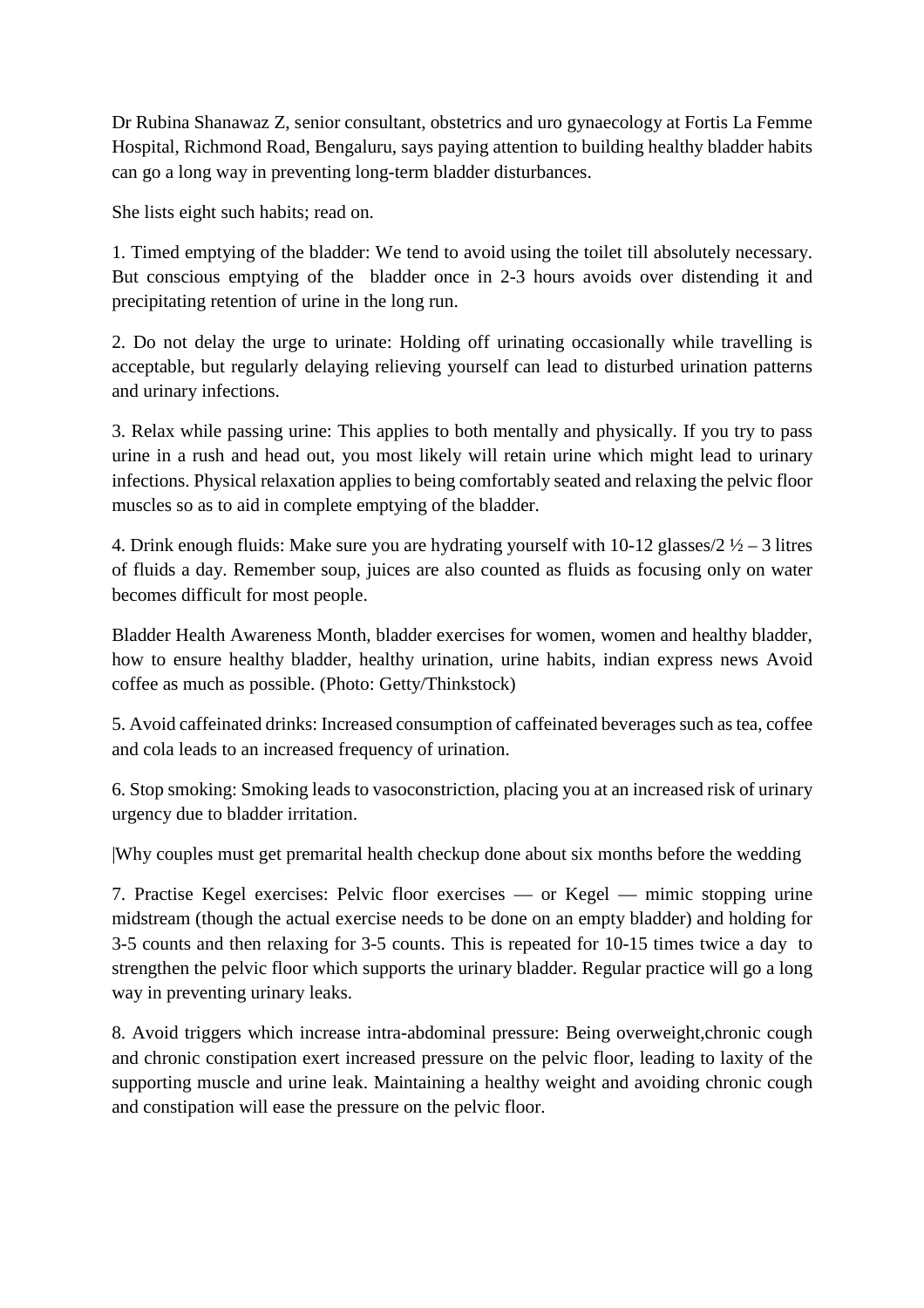#### **Breast milk**

## **What causes breast milk to turn pink? Experts elucidate (The Indian Express: 202101118)**

https://indianexpress.com/article/lifestyle/health/breastfeeding-mother-pink-coloured-breastmilk-infection-foods-7626874/

At some point during the breastfeeding experience, you may be surprised to find that your breast milk can be in other colours as well, experts say.

From menstruation to childbirth and breastfeeding, a woman's body undergoes a lot of changes, which may vary from one person to another. However, it is always advised to seek medical opinion if one experiences something out of the blue.

So was the case with a new mother, who recently took to TikTok to share how her breast milk turned pink, after six weeks of childbirth.

"Nobody told me that whenever I had a baby, that if I chose to breastfeed, my milk would come in an array of colours," she said in a now-viral video that has been viewed by over 10 million users.

We reached out to experts to understand more. Here's what they said.

Breast milk is usually yellow, white, clear, cream, tan, or blue-tinged. However, at some point during the breastfeeding experience, one may be surprised to find that breast milk can be in other colours as well, experts say, depending on what one eats on a regular basis.

It may turn ink, orange, or red-tinged occur after having natural foods like beetroot, or orange fruit drinks, said Dr Vinit Samdani, pediatrician, Bhatia Hospital, Mumbai.

The colour of breastmilk is usually yellow, white, clear, cream, tan, or blue-tinged (Source: Getty Images/Thinkstock)

Breast milk may also look as though it has a green, pink, or red tint, too. Sometimes, a little bit of blood may even make its way into breast milk giving it a brown or rust colour depending on what one eats, or whether there is an infection, added Dr Samdani.

ALSO READ |Gynaecologists share essential dos and don'ts for breastfeeding mothers

As per National Center for Biotechnology Information, breast milk can turn pink due to the presence of Serratia marcescens colonization, a bacterium associated with several diseases and even death.

As per Dr Ritu Sethi, senior consultant, gynaecology, Cloud Nine Hospital, Sector 14, Gurgaon and Apex Clinic, Sector 31, Gurgaon, blood in breast milk needs to be examined at the earliest.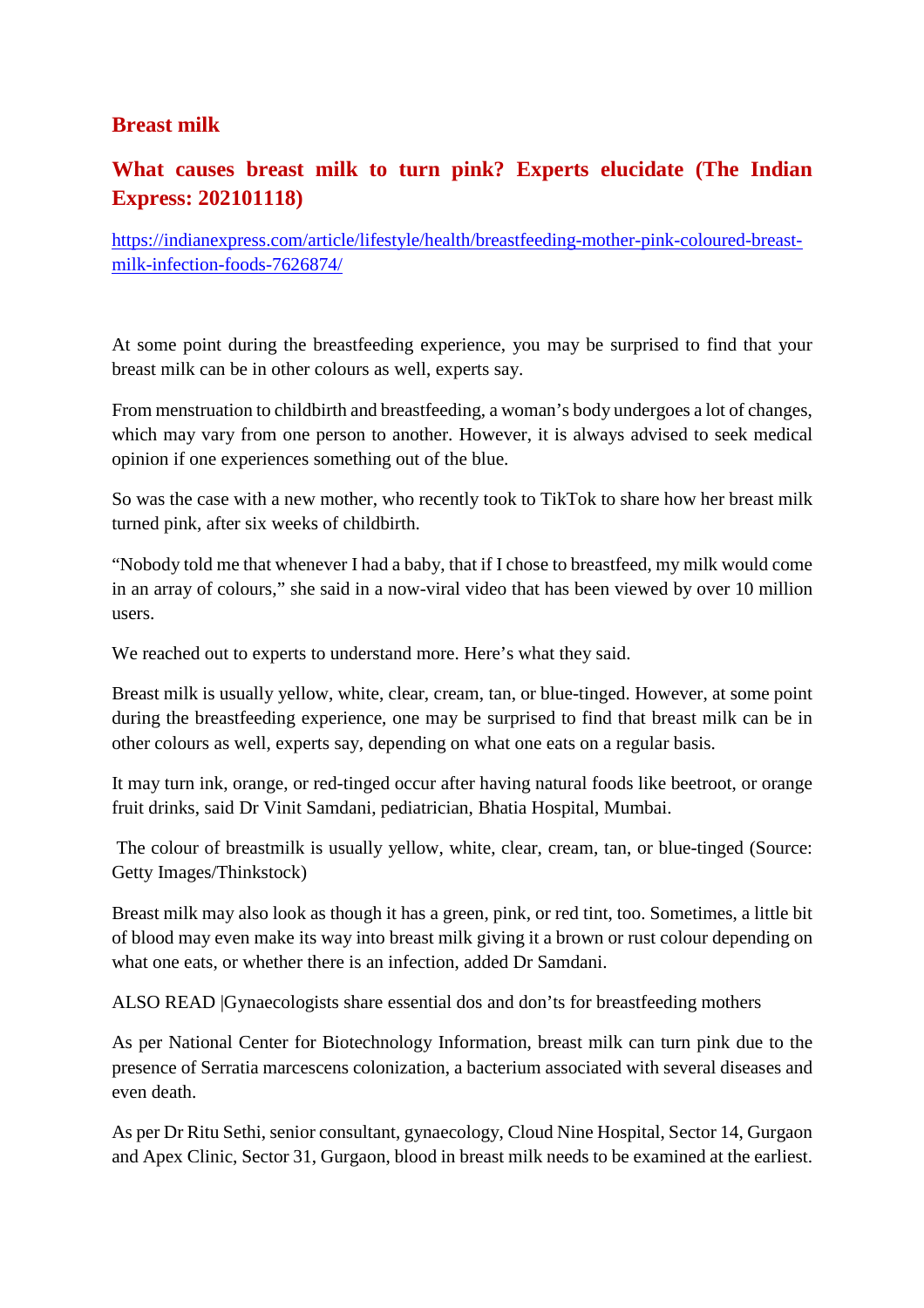"It can be due infection in the breast, previous bloody discharge from breast which patient may not have noticed, underlying cancer of the milk ducts," she said.

What are the symptoms?

As per Dr Sethi,

Mass in the breast

Lump felt in the breast

Cracked nipples

Abnormal discharge from breast previously

If any of these conditions are present prior to pregnancy or during pregnancy, it can lead to blood coming from the breast when the patient is breastfeeding, she mentioned.

So is it safe to feed the child? "That depends on underlying pathology of the breast which needs to be diagnosed in time," said Dr Sethi.

#### **On Delhi's pollution crisis**

#### **End the blame game: On Delhi's pollution crisis (The Hindu: 202101118)**

https://www.thehindu.com/opinion/editorial/end-the-blame-game-the-hindu-editorial-ondelhis-pollution-crisis/article37549634.ece

Concerted efforts are needed for a long-term solution to Delhi's pollution crisis

A familiar sequence of events unfolds in the National Capital Region before the advent of winter. The monsoon retreats, dries the air and the wind drops. The pollution from construction, industry, road transport, hitherto being masked through the year, becomes more visible. However, the period also coincides with a unique practice in northern India where farmers in Punjab, Haryana and eastern Uttar Pradesh, in a bid to hurriedly clear their fields of rice straw to make space for wheat, set fire to the chaff. This long-standing practice is now facing criticism because of its emerging link to Delhi's noxious air quality. The stubble smoke carries over into Delhi through long-range wind transport. Finally, the third element during the season is Deepavali and the bursting of crackers. The season is also marked by more social gatherings such as weddings or related celebrations that again see a demand for crackers. While there is an official ban on crackers, except so-called 'green crackers' that are not widely available, the additional smoke from all of these add to the bad air, spiking air quality meters into the 'very poor' and 'severe' categories. This provokes a public outcry and concerns from the Supreme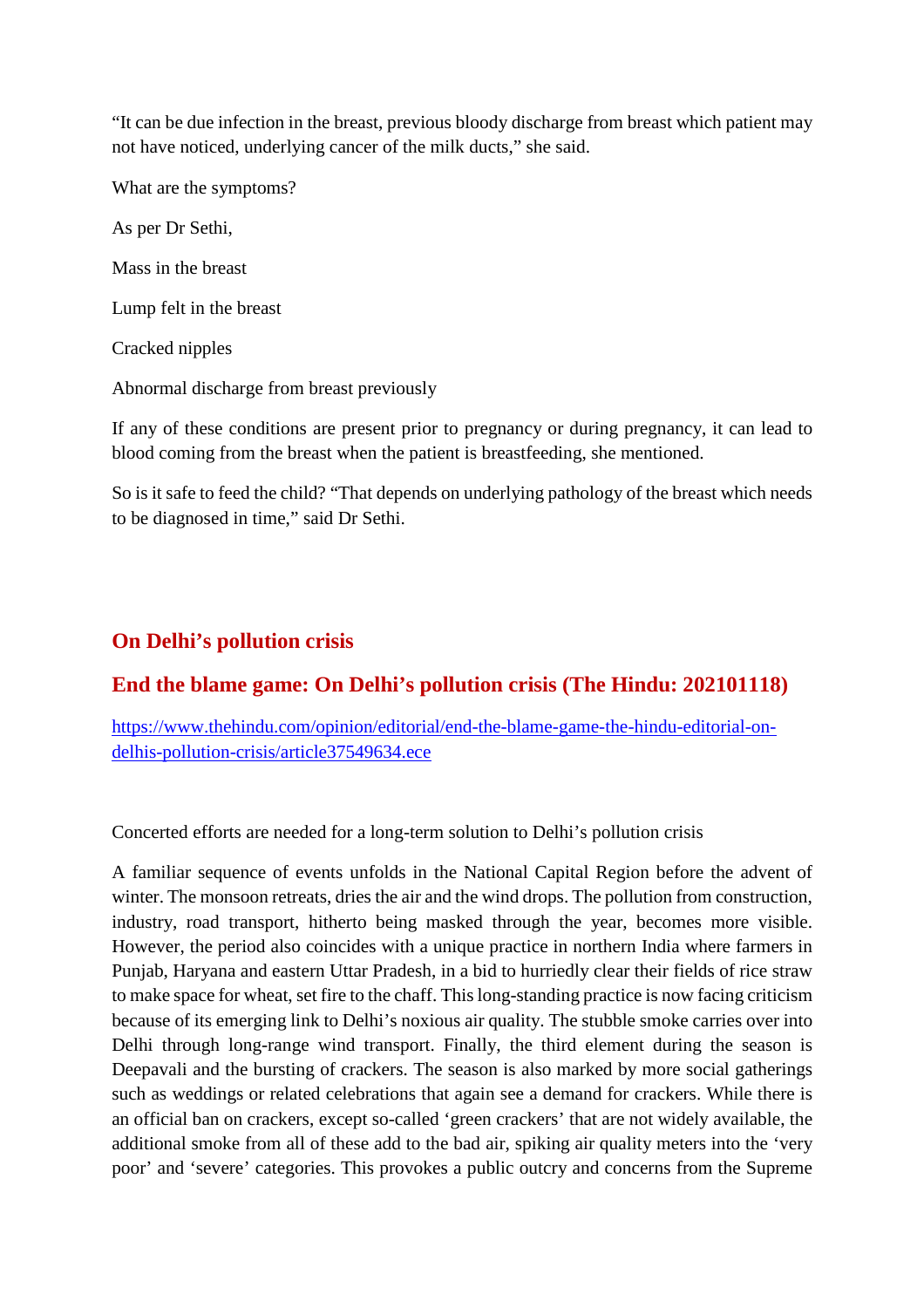Court of India and a harried response from the Government that pushes for restrictions on free movement and construction. Invariably, the weather improves and all is forgiven.

The recurrent tragedy of addressing the problem of air pollution in Delhi is that it invariably descends into a blame game. The Centre blames the Delhi

### **Health Ministry**

## **Number of people fully vaccinated against COVID-19 surpasses those partially vaccinated (The Hindu: 202101118)**

https://www.thehindu.com/news/national/number-of-people-fully-vaccinated-against-covid-19-surpasses-those-partially-vaccinated/article37540506.ece

Union Health Minister Mansukh Mandaviya congratulated the collective spirit of the country on this achievement

The number of fully vaccinated individuals against COVID-19 has surpassed the partially vaccinated eligible population for the first time in the country, Union Health Minister Mansukh Mandaviya said on November 17.

Editorial | Focus on full vaccination: On India's COVID-19 inoculation pace

#### **Pulmonary rehab clinics**

#### **Pulmonary rehab clinics to be started (The Hindu: 202101118)**

https://www.thehindu.com/news/national/kerala/pulmonary-rehab-clinics-to-bestarted/article37533684.ece

All 227 CHCs will have the facility to address chronic obstructive pulmonary disease

Pulmonary rehabilitation clinics will be started in all 227 Community Health Centres (CHCs) across the State this year, Health Minister Veena George has said.

She said this in a statement here on Tuesday on the occasion of World COPD (chronic obstructive pulmonary disease) Day on Wednesday.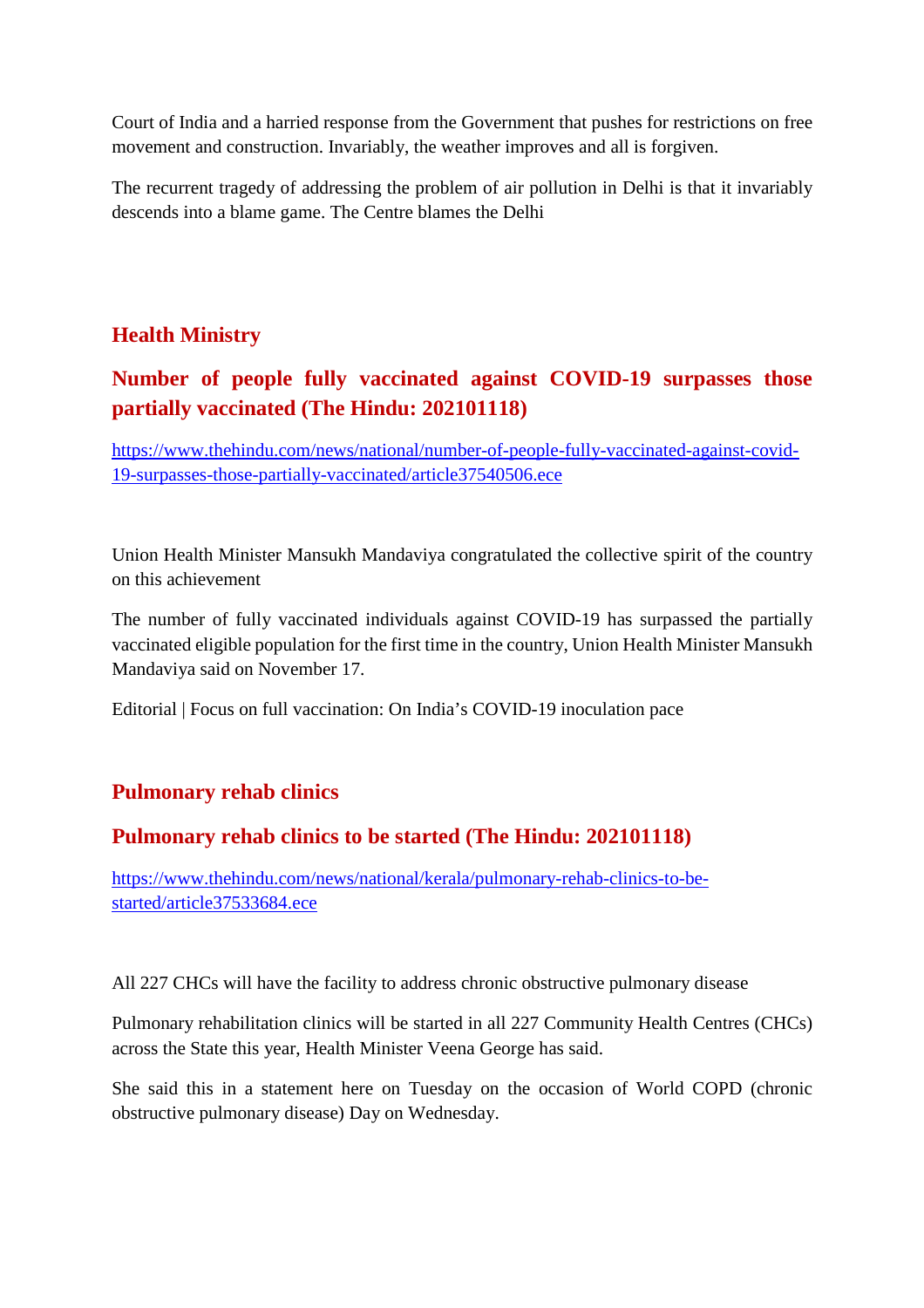#### **Norovirus outbreak: prevention rooted in hygiene**

### **The Norovirus outbreak: prevention rooted in hygiene(The Hindu: 202101118)**

https://www.thehindu.com/sci-tech/health/the-norovirus-outbreak-prevention-rooted-inhygiene/article37498096.ece

What is the Norovirus and how does it spread? What is the cure for the infection?

The story so far: Last week, an acute diarrhoeal disease outbreak reported amongst students of the College of Veterinary Sciences at Pookkode, near Vythiri in Wayanad district, was confirmed as Norovirus (NoV) by the authorities. These students were staying in hostels outside the campus and four out of the seven samples sent to the unit of National Institute of Virology, Alapuzha had tested positive for NoV.

Senior health officials later confirmed that the diarrhoeal outbreak had first begun in the second week of October amongst the inmates of the hostel inside the campus. While the illness seemed to subside within two days in the affected persons, the students were sent home by the college authorities as the disease began spreading fast. It was only when the outbreak spread outside the campus that detailed investigations were conducted and NoV was confirmed. Though the outbreak has been contained, the source of the infection has not yet been found.

#### **Pollution**

**14 साल से65 वषतक के लोग अपतालमभतहो रहे● इनमसेअिधकतर को पहलेकोई बीमारी नहवथ लोगकसांसभी फुला रहा दूषण ( Hindustan :202101118)**

 $17$  नवबर $\blacksquare$ 375 वाय गणवत्ता सुचकांक के दे हैं नानक  $0 - 50 = 51 - 100$  $101 - 200$  $201 - 300$  $301 - 400$  $401 - 500$ अच्छा संतोषजनक मध्यम बेहद खराब स्वजात गर्भीत

**https://epaper.livehindustan.com/**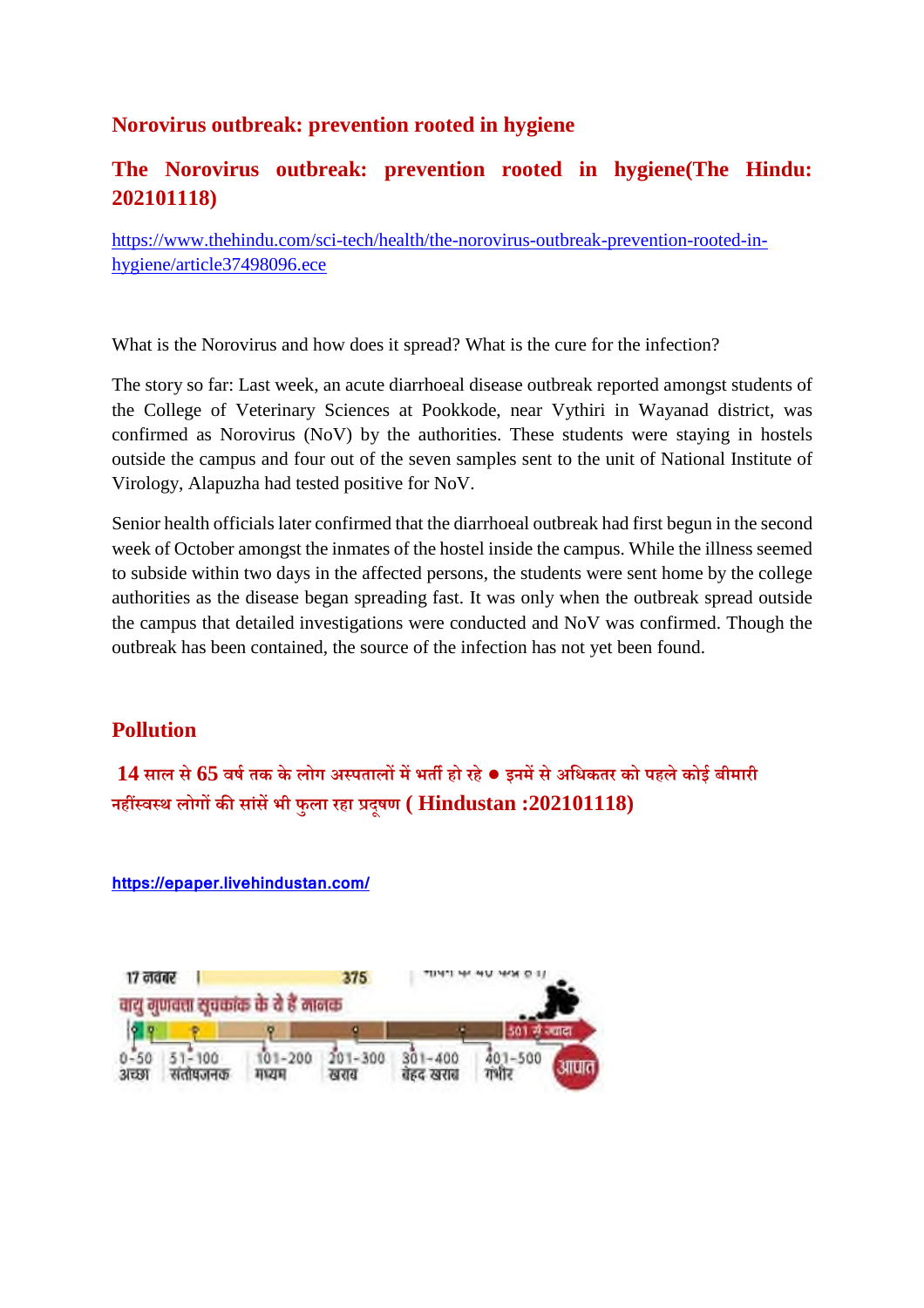रहता है।







एन 95 या एन 99 २५ ९५ था २५ ९९<br>मास्क का चयन करें।<br>ये छोटे प्रदूषक कर्णों<br>को ९९ फीसदी तक





पाकमसैर करतेलोग। ● राज के राज



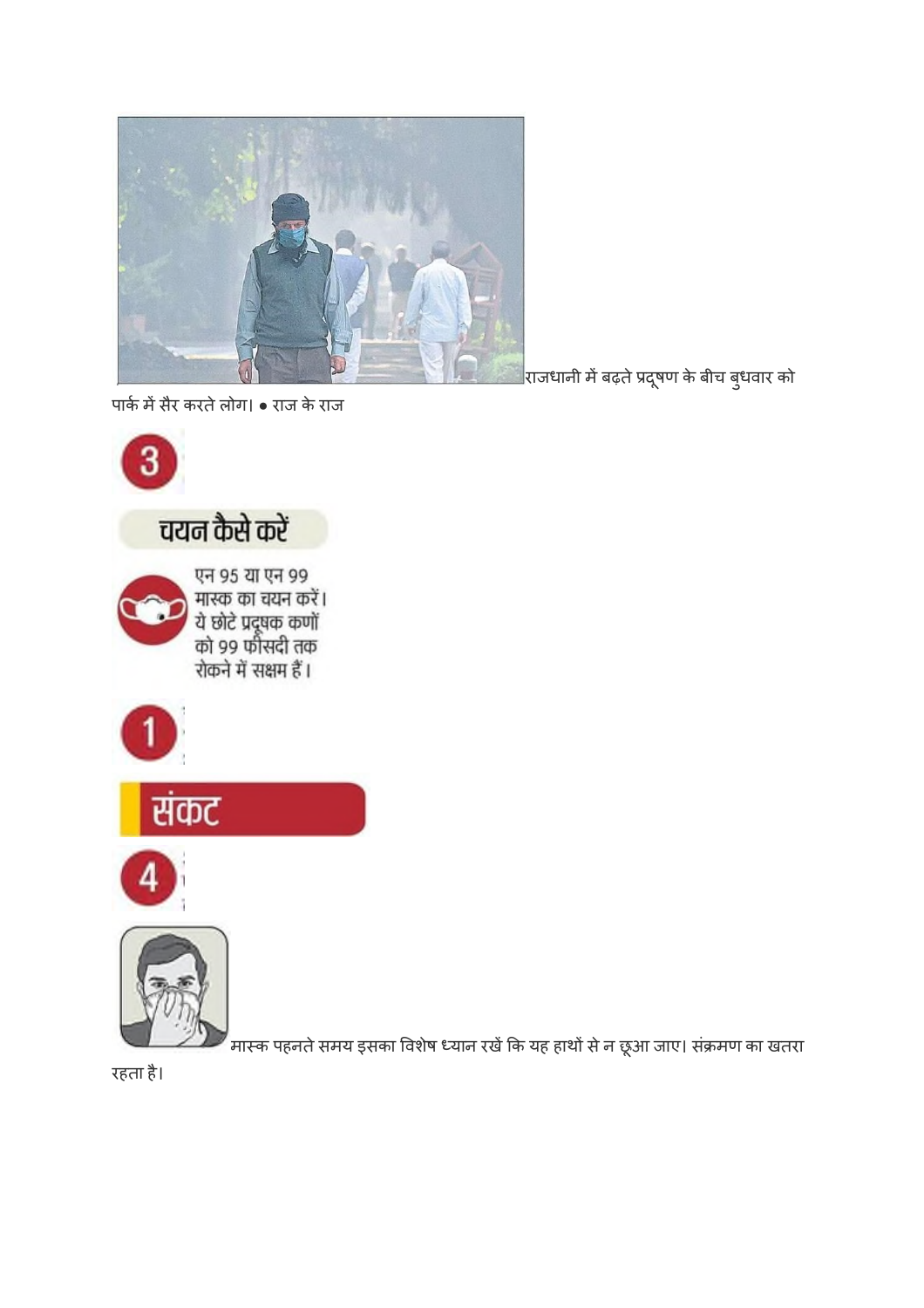

-<br>मास्क को छूने से पहले हाथों को अल्कोहल वाले सैनेटाइजर से सैनेटाइज करें या साबुन से ठीक

तरीके से धोएं।



,<br>ऐसा ही मास्क खरीदें जो चेहरे पर पूरी तरह से फिट बैठता हो।



.<br>संभव हो तो फिर से प्रयोग वाले और धुलने वाले मास्क का प्रयोग करें। इससे बायो वेस्ट से बच सकेंगे।



.<br>सर्जिकल मास्क का प्रयोग न करें क्योंकि यह प्रदूषण से बचाव में कारगर नहीं हैं।



।<br>मास्क को चेहरे पर रखें। उसके बाद उस पर लगे मेटल स्ट्रीप को ठीक से दबाएं जिससे मास्क

नाक पर सही ढंग से लग जाए।



डिस्पोजेबल मास्क अगर भींग गया हो या फिर छह घंटे से उपयोग हो रहा हो तो फिर से उपयोग न करें

#### **जहरीली हवा-कोिवड सेबचाता हैएन 95 माक**

बढ़ते प्रदूषण के बीच डॉक्टरों की सलाह है कि बिना जरूरी कार्य के बाहर न निकलें। अगर निकलें तो एन 95 या एन 99 मास्क जरूर **लगाए।ं**

#### **नई िदली | हेमवती नंदन राजौरा**

दिल्ली और आसपास के इलाकों में प्रदूषण की वजह से ऐसे मरीजों की सांसें भी फूल रही हैं जिन्होंने पहले न तो कभी धूम्रपान किया और न ही उन्हें सांस की बीमारी थी। हालात ये हैं कि छोटे बच्चों से लेकर वयस्क तक सांस की समस्या के कारण अस्पतालों में भर्ती हो रहे हैं।

एम्स, सफदरजंग, अपोलो, बीएल कपूर, फोर्टिस और आकाश जैसे संस्थानों में सांसों से संबंधित परेशानी के मरीजों की संख्या में पिछले कुछ सप्ताह में 25 फीसदी तक बढ़ोतरी देखी गई है। अपोलो अस्पताल के पल्मोनरी मेडिसिन विभाग के डॉक्टर राजेश चावला ने बताया कि उनके यहां हाल में आने वाले 10 फीसदी मरीज ऐसे हैं, जिन्हें पहले कभी सांस की बीमारी नहीं थी।